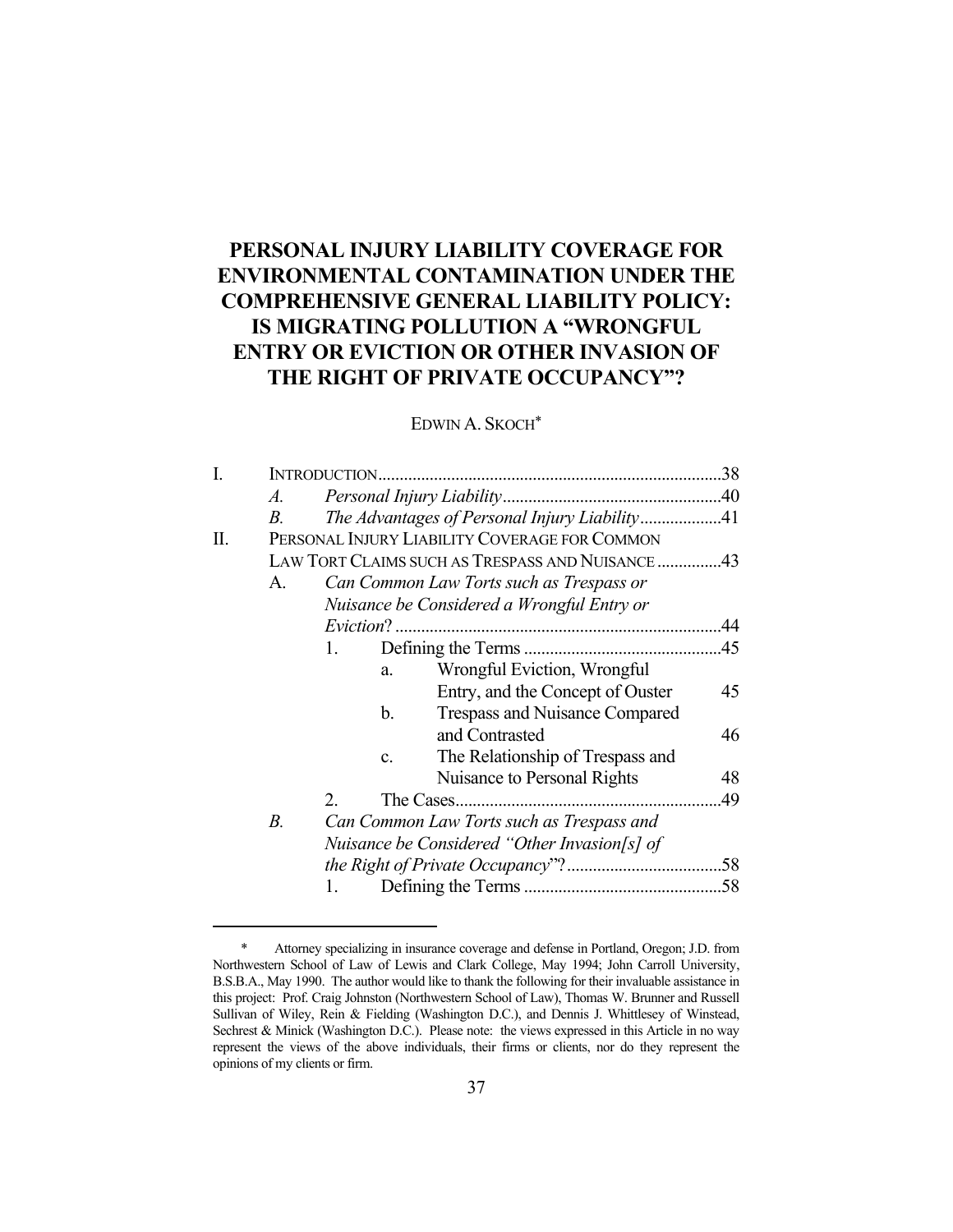|      | Occupancy and Possession<br>a.                                   | 58 |  |  |  |  |
|------|------------------------------------------------------------------|----|--|--|--|--|
|      | Occupancy's Relationship to<br>b.                                |    |  |  |  |  |
|      | Nuisance and Trespass                                            | 60 |  |  |  |  |
|      | 2 <sub>1</sub>                                                   |    |  |  |  |  |
| III. | PERSONAL INJURY PROTECTION IN CASES INVOLVING                    |    |  |  |  |  |
|      |                                                                  |    |  |  |  |  |
|      | <i>A</i> .                                                       |    |  |  |  |  |
|      | $B_{\cdot}$                                                      |    |  |  |  |  |
| IV.  | THE APPLICATION OF THE POLLUTION EXCLUSION TO                    |    |  |  |  |  |
|      |                                                                  |    |  |  |  |  |
|      | When the Pollution Exclusion Does Not Apply to<br>$\overline{A}$ |    |  |  |  |  |
|      |                                                                  |    |  |  |  |  |
|      | $B_{\cdot}$<br>Applying the Pollution Exclusion to PIL           |    |  |  |  |  |
|      |                                                                  | 70 |  |  |  |  |
|      | CONCLUSION.                                                      |    |  |  |  |  |

### I. INTRODUCTION

 The enforcement of environmental laws such as the Comprehensive Environmental Response, Compensation, and Liability Act (CERCLA) and the Resource Conservation and Recovery Act (RCRA) has arguably left a cleaner environment in its wake. It is unquestionable, however, that this enforcement has cost the federal government, the state governments, and companies billions of dollars. The financial burden on private companies has been overwhelming. The biggest hope of these companies is that they can pass off some, or all, of the cost of clean-up on third parties. Principally, they hope to pass off these costs on their insurance companies.

 The most common policy that companies rely upon when arguing insurance companies should pay is the comprehensive general liability policy. The comprehensive general liability (CGL) policy is a standardform insurance policy<sup>1</sup> written for businesses since the mid-1940s. The purpose of the policy is to cover liability the policyholder might incur to

 <sup>1.</sup> The CGL policy is considered a standard-form policy because the language was created by an insurance industry drafting committee called the Insurance Services Office, Inc. (ISO). The language remains quite consistent across all policies sold in the same year, regardless of which insurer sells the policy. *See generally* KENNETH S. ABRAHAM, ENVIRONMENTAL LIABILITY INSURANCE LAW 33-36 (Prentice-Hall 1991).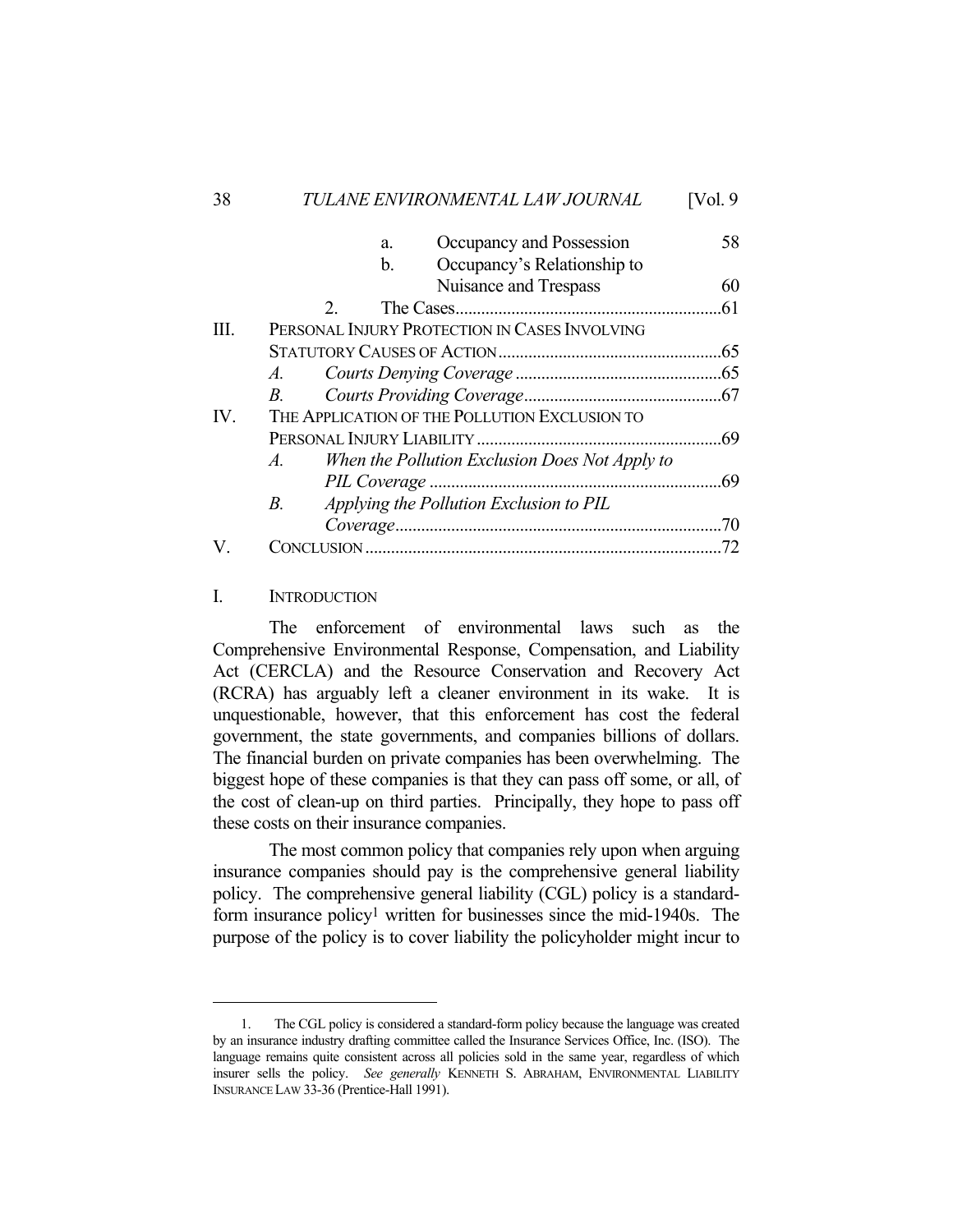third parties for a variety of reasons.2 The typical basic CGL policy provides that the insurer will "[p]ay on behalf of the insured all sums which the insured becomes legally obligated to pay as damages because of bodily injury or property damage to which this [insurance] applies, caused by an occurrence. . . ."3

 This basic CGL coverage provides for indemnification under certain circumstances and it provides for defense of policyholders in certain circumstances. The policy language is a broad grant of coverage. It is natural that businesses strapped with liability for polluted ground water and soils have sought out their insurance carriers for indemnification of clean-up costs and for defense of claims brought by adjoining landowners and government agencies. As a result, there have been many years of litigation between insurers and policyholder businesses, each seeking to put the financial burdens of environmental clean-ups on the other party.

 Policyholders have fought an uphill battle over the years because insurance companies made the policy language more restrictive over time. This is natural: insurance companies probably never contemplated the huge potential risk from environmental contamination and so they are adjusting accordingly. In an industry that profits largely because it can assess risks and charge premiums accordingly, the uncertainty arising from migrating, leaching pollutants throws a wrench into actuarial tables. Thus, the insurance industry has tried to limit the uncertainty by including more restrictive language. Since the early 1970s, CGL policies began to contain exclusions to limit coverage for pollution claims.4 Since 1986, CGL policies have contained an absolute exclusion for pollution claims.<sup>5</sup>

 <sup>2. &</sup>quot;Third party" means any person injured by the policyholder. These policies cover claims that run the gambit from a simple auto accident involving an employee to multimillion dollar product liability claims. Technically, the policy does not cover damage to the policyholder's property—other policies are purchased for this.

 <sup>3.</sup> KENNETH S. ABRAHAM, ENVIRONMENTAL LIABILITY INSURANCE LAW 43 (Prentice-Hall 1991). Throughout this Article, I will refer to this coverage as "the basic CGL coverage," as opposed to the coverage for personal injury liability coverage or PIL.

 <sup>4.</sup> The 1973 so-called "qualified pollution exclusion" stated that the policy did not apply to damage resulting from the "discharge, dispersal, release or escape of smoke, vapors, soot, fumes, acids, alkalis, toxic chemicals, liquids or gases, waste materials or other irritants or contaminants or pollutants into or upon land, the atmosphere or any water course or body of water . . . " unless the "discharge, dispersal, release or escape is sudden and accidental." KENNETH S. ABRAHAM, ENVIRONMENTAL LIABILITY INSURANCE LAW 146 (Prentice-Hall 1991); *see generally id.* at 145-63.

 <sup>5.</sup> As one commentator has noted: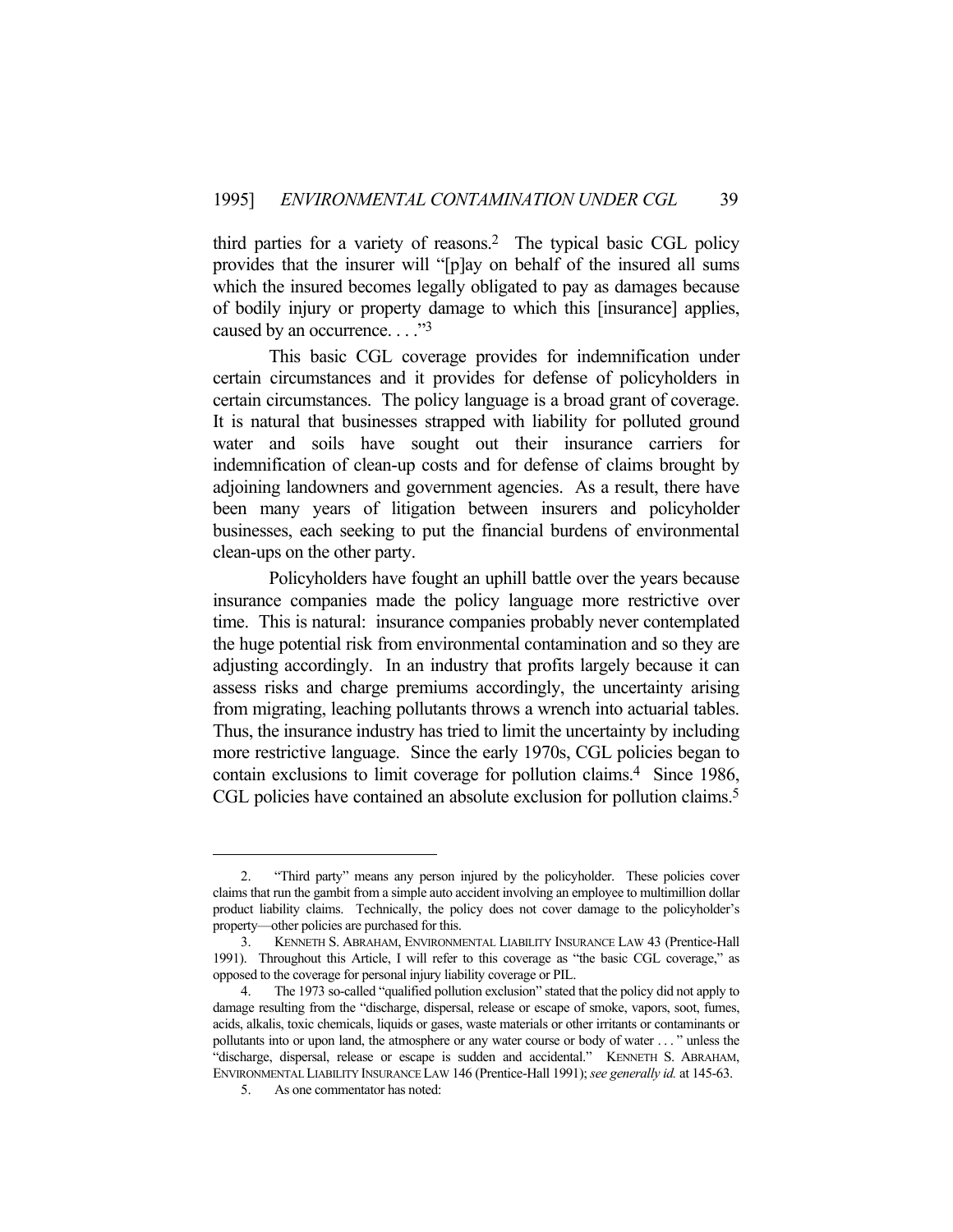As the policy language has increasingly excluded more and more contamination claims, policyholders have been forced to try novel arguments to gain coverage. Otherwise, they are left with clean-up bills and liability to third parties potentially in the millions.

 This Article concerns one of these novel arguments: whether there is coverage for environmental contamination in a secondary CGL coverage frequently called Personal Injury Liability (PIL).6 This Article is broken into several sections. After an introduction to the coverage, Sections II and III deal with whether the PIL language can offer coverage for environmental contamination. Section IV will deal with the application of pollution exclusions to PIL coverage, and Section V is a brief conclusion.

## *A. Personal Injury Liability*

 A typical CGL policy contains a couple of individual coverages. 7 The first and most oft-applied is the basic third-party coverage as quoted above8; the vast majority of claims are made under this coverage because its language is so broad. CGL policies include PIL as a supplemental coverage.

 PIL was first crafted in 1966 by the Insurance Services Office, Inc. (ISO) and it was called "Coverage P." The coverage was contained in an optional insert to the CGL policy in 1973.9 PIL coverage states that the insurer "will pay on behalf of the insured all sums which the insured becomes legally obligated to pay as damages because of injury (herein called 'personal injury') sustained by any person or organization and arising out of one or more of the following offenses...."<sup>10</sup> The policy

The 1986 revision of the CGL policy incorporated a major expansion in the scope of the pollution exclusion that included a complete change in its wording. The new exclusion is so broad that it is often termed 'absolute,' even though it does not exclude all pollution-related liability.

KENNETH S.ABRAHAM,ENVIRONMENTAL LIABILITY INSURANCE LAW 160-61 (Prentice-Hall 1991).

 <sup>6.</sup> It has also been called Personal Injury Protection, but this is not to be confused with the common automobile coverage. Sometimes "Advertising Injury" is included.

 <sup>7.</sup> Similarly, a single auto "policy" contains separate "coverages" for theft, liability, medical, etc.

 <sup>8.</sup> I will refer to this as the "basic CGL coverage."

 <sup>9.</sup> Laura A. Foggan, Robert R. Lawrence, & Dan Renberg, *Looking for Coverage in All the Wrong Places: Personal Injury Coverage in Environmental Actions*, 3 ENVTL. CLAIMS J. 291, 292 (Spring 1991).

<sup>10.</sup> *Id.* The list of "offenses" include the following: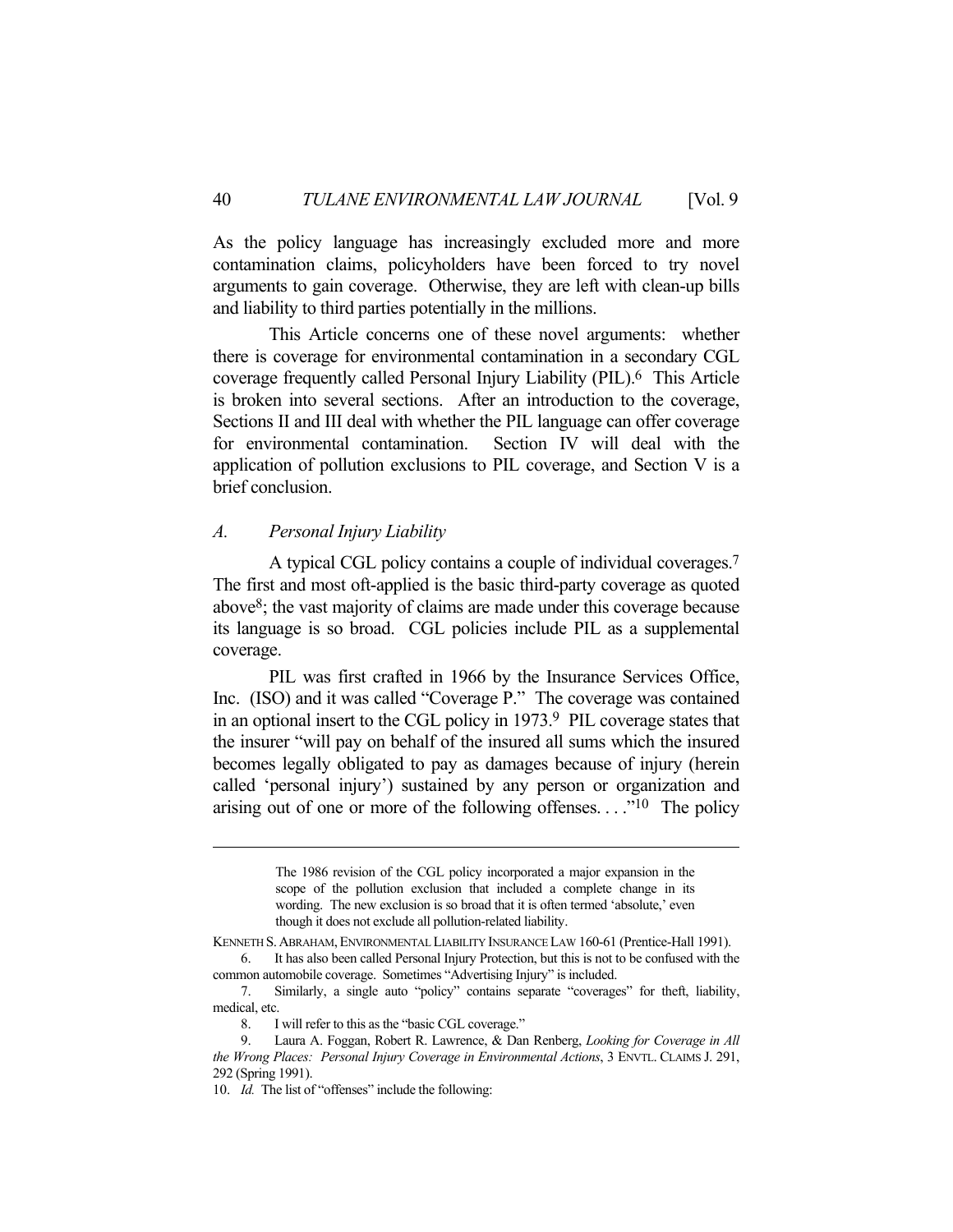then lists the specific covered "offenses." Included in the list is "wrongful entry or eviction, or other invasion of the right of private occupancy." In 1976, the coverage became part of the regular policy instead of being relegated to a separate endorsement.<sup>11</sup> In 1986, the ISO left out the "other invasion of the right of private occupancy" language.<sup>12</sup>

 This Article, in Section II, will focus on the "wrongful entry or eviction or other invasion of the right of private occupancy" language and how it might cover common law tort claims. Section III deals exclusively with statutory causes of action as opposed to trespass and nuisance. Taking these two sections together, I hope to begin to answer the question posed in the title. More specifically, I hope to answer whether either the common law torts of trespass or nuisance or statutory causes of action can be considered a "wrongful entry or eviction or other invasion of the right of private occupancy."

### *B. The Advantages of Personal Injury Liability*

 According to a well-known advocate of PIL coverage, Kirk A. Pasich, there are several practical reasons why coverage under this language of the policy is beneficial to policyholders.<sup>13</sup> First, PIL coverage is not, by its own terms, subject to pollution exclusions.14

> false arrest, detention or imprisonment; malicious prosecution; oral or written publication of material that slanders or libels a person or organization or disparages a person's or organization's goods, products or services; oral or written publication of material that violates a person's right of privacy.

12. *Id.*

(1) There is no coverage for liability assumed under contract or agreement.

(2) There is no coverage for any personal injury arising when the insured has knowledge of a statute or ordinance and willfully violates such.

(3) There is no coverage for personal injury arising from libel, slander, other defamatory or disparaging material, or violation of someone's right of privacy which first occurred before the effective date of this insurance.

*Id.*

 <sup>11.</sup> Laura A. Foggan, Robert R. Lawrence, & Dan Renberg, *Looking for Coverage in All the Wrong Places: Personal Injury Coverage in Environmental Actions*, 3 ENVTL. CLAIMS J. 291, 293 (Spring 1991).

 <sup>13.</sup> I have adapted and expanded on the benefits mentioned in Kirk A. Pasich, *The Breadth of Insurance Coverage for Environmental Claims*, 52 OHIO ST. L.J. 1131, 1172-75 (1991). Mr. Pasich is a partner in the firm of Hill, Wynne, Troop & Meisinger in Los Angeles, and was one of the earliest writers on this subject.

 <sup>14.</sup> The typical listed exclusions for this coverage are as follows: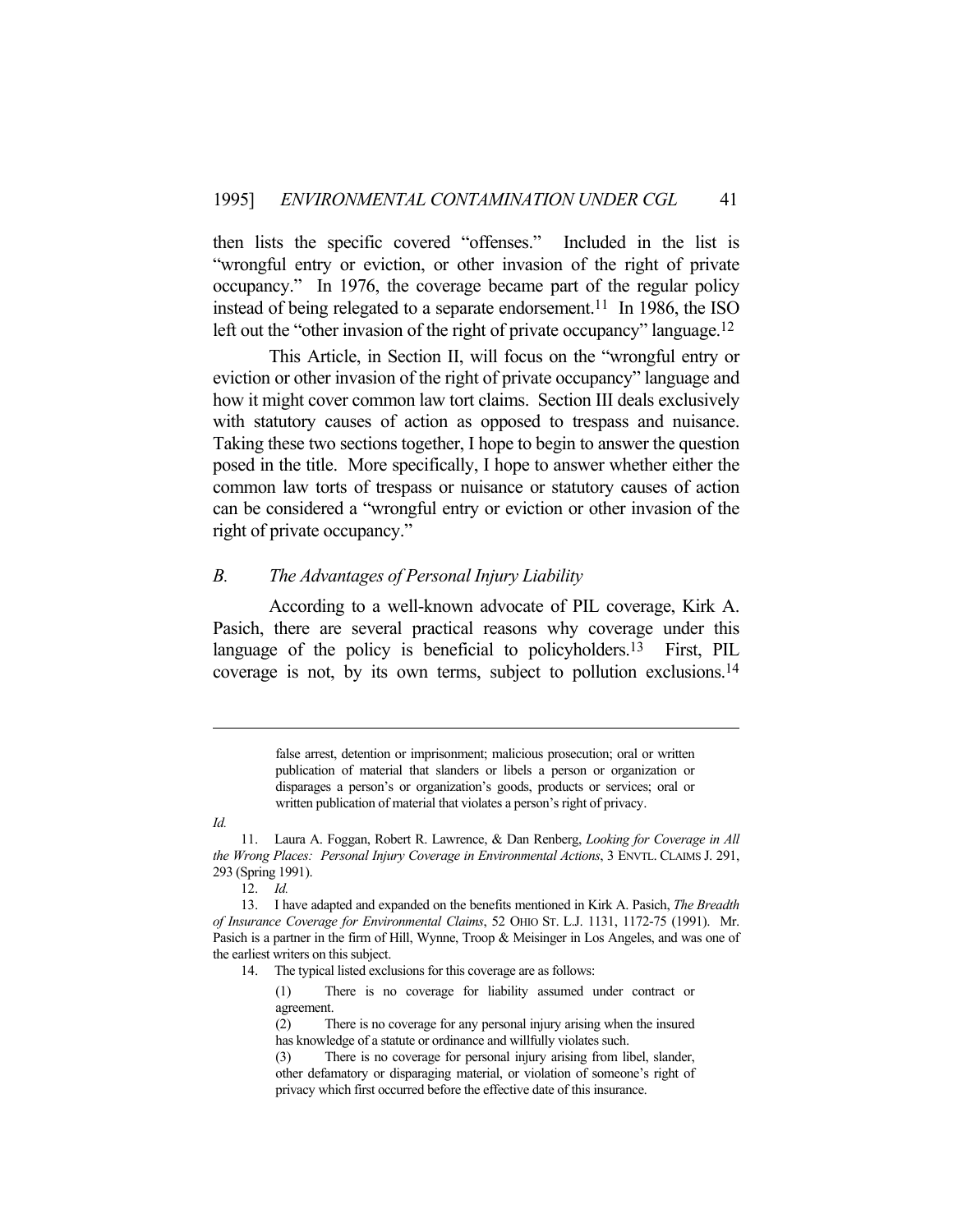Second, the maximum dollar limits of PIL coverage are separate from and in addition to—the aggregate limits of coverage provided under the basic CGL coverage. Thus, not only can PIL offer greater amounts of coverage, these dollar amounts can be added to amounts received under the basic CGL coverage. Third, unlike the basic CGL coverage, PIL offers coverage for some intentional acts of the policyholder.15 Fourth, most PIL coverages do not contain the "occurrence" language that is part of the basic CGL coverage.16 This is an additional reason why some intentional acts can be covered: there need not be an accident. Additionally, this means that PIL coverage avoids some of the problematic legal issues that arise from the "occurrence" language such as "trigger of coverage" issues.17 PIL avoids this because it requires only

> (4) There is no coverage for any insured for personal injury arising from expression:

 (I) of libel, slander or other defamatory or disparaging material or

 (ii) in violation of someone's right of privacy made by or at the direction of that insured, with knowledge that the expression was false.

 No other exclusions apply to this insurance. SAFECO Ins. Co. policy, copyright by ISO, Inc., 1986. It is crucial to note that this is not an open-and-shut case, however. There is still some question as to whether the pollution exclusions apply to this coverage; this subject is addressed in Section IV of this Article.

 15. The basic CGL coverage contains an exclusion for damages that were "expected or intended from the standpoint of the insured," but PIL does not contain this exclusion. Note, however, that PIL may only cover for intentional acts and not intentional injuries. The reason for this is pure public policy: no one should be able to pass off the liability for harm they intentionally caused. This issue is beyond the scope of this Article.

 16. The basic CGL coverage pays for damages "caused by an occurrence," and this is usually defined as an accident. *See generally* KENNETH S. ABRAHAM, ENVIRONMENTAL LIABILITY INSURANCE LAW 91-94 (Prentice-Hall 1991).

 17. A full discussion of the "trigger of coverage" issue is beyond the scope of this Article; however, it deserves a brief introduction. For contamination that has occurred over more than one policy period (as is often the case with leaching environmental contaminants), courts will choose those policies that potentially apply (those carriers that are "on the risk") by picking one of several "trigger of coverage" rules. The various trigger of coverage rules are really legal presumptions of when the contamination occurred. The choice of trigger rule will greatly affect the ultimate outcome in the case because insurers with policies that are not triggered have no potential liability to the insured. For example, suppose there was gradual contamination at a site that occurred over twenty years and there were twenty policies written by twenty different insurers. Suppose further that the contamination was found in the twentieth year. If the court chose one of the triggers called the "manifestation" trigger, the only insurer potentially liable would be the last carrier—all previous carriers would be off the hook. If the "continuous" trigger is chosen by the court, all policies that were in effect while the leaching took place are triggered. Note, however, that the choice of a trigger is not the final determination of coverage. It merely determines which policies have potential coverage. Insurers get the chance to fight coverage based on a multitude of other grounds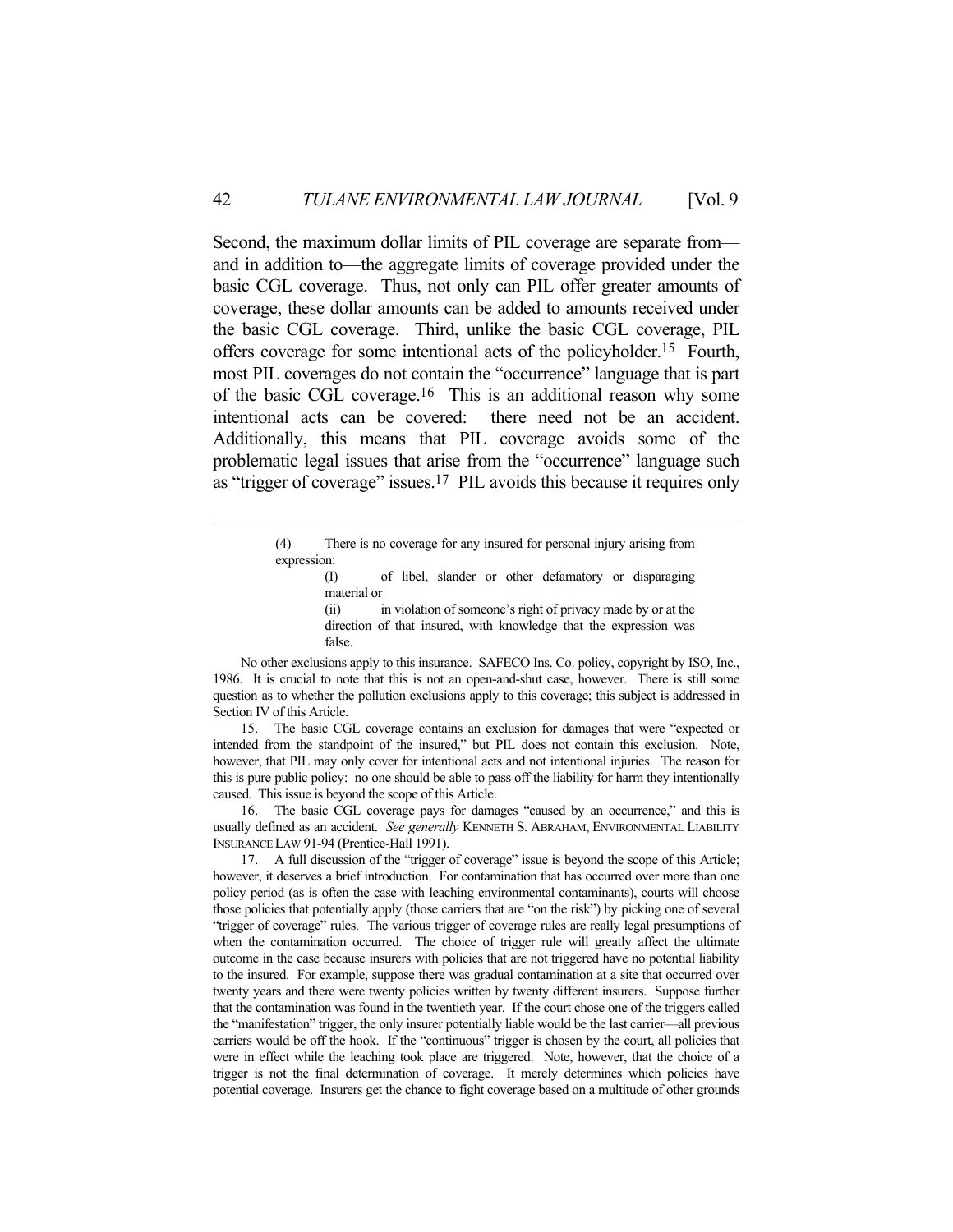that the "offense" occurs during the policy period; unlike the basic CGL coverage which requires both that the "property damage" occurs during the policy period and that the damage is caused by an "occurrence."18 Fifth, insurance carriers, in coverage denial letters to the insured, may unintentionally leave out denials for this coverage. The carrier may be prevented from later asserting defenses against PIL coverage.19

 These possible advantages of PIL coverage are important enough to keep in mind, but only one will be discussed at length in the following sections: the application of the pollution exclusions to PIL coverage, in Section IV. As I stated previously, it is because of these potential advantages that PIL coverage is sought in the first place. However, it is not settled that the pollution exclusion is inapplicable to PIL coverage. The next two sections deal with whether PIL coverage can apply to environmental contamination at all.

## II. PERSONAL INJURY LIABILITY COVERAGE FOR COMMON LAW TORT CLAIMS SUCH AS TRESPASS AND NUISANCE

 The litigation over coverage for environmental contamination under PIL has revolved around the "offenses" of "wrongful entry or eviction or other invasion of the right of private occupancy." As noted

later. It is easy to see the dramatic effect the choice of trigger has. The effect is even more dramatic when the pollution exclusions are taken into account. For example, using the hypothetical, suppose all the policies after the fifteenth had absolute pollution exclusions and the court chose the manifestation trigger. The result would be no coverage at all. *See generally* KENNETH S. ABRAHAM,ENVIRONMENTAL LIABILITY INSURANCE LAW 94-106 (Prentice-Hall 1991).

 <sup>18.</sup> This raises an interesting question that I will not deal with in this Article, except to raise it here. Under the basic CGL coverage, as I just stated, battles are fought over when there was an "occurrence" and when there was "property damage." This is the essence of the trigger of coverage issue. PIL coverage, on the other hand, does not contain this language, but rather the "offense" must occur during the policy period. Thus, PIL probably creates a whole new trigger of coverage dynamic. If only the "offense" need take place during the policy period, then the resulting property damage may be completely hidden from view. Thus, in a state that has chosen a manifestation trigger, PIL coverage may still be triggered because it side-steps the normal application of the trigger for the basic CGL coverage.

 <sup>19.</sup> If an insurance company chooses to deny coverage after being notified of a potential claim, it sends a letter stating the reasons for the denial and containing a "reservation of rights" section. The reservation of rights states that the insurer has reserved the right to later give further reasons for denial or to later accept coverage (this prevents the letter from being construed as the final position of the insurer regarding coverage). Even with a reservation of rights, the denial applies only to specific coverages. So, if the insurer has not mentioned PIL coverage in the denial letter, the insurer may not be able to deny this coverage later. Kirk A. Pasich, *The Breadth of Insurance Coverage for Environmental Claims*, 52 OHIO ST. L.J. 1131, 1175 (1991) (citing Dillingham Corp. v. Employers Mutual Liability Ins. Co., 503 F.2d 1181, 1185 (9th Cir. 1974)).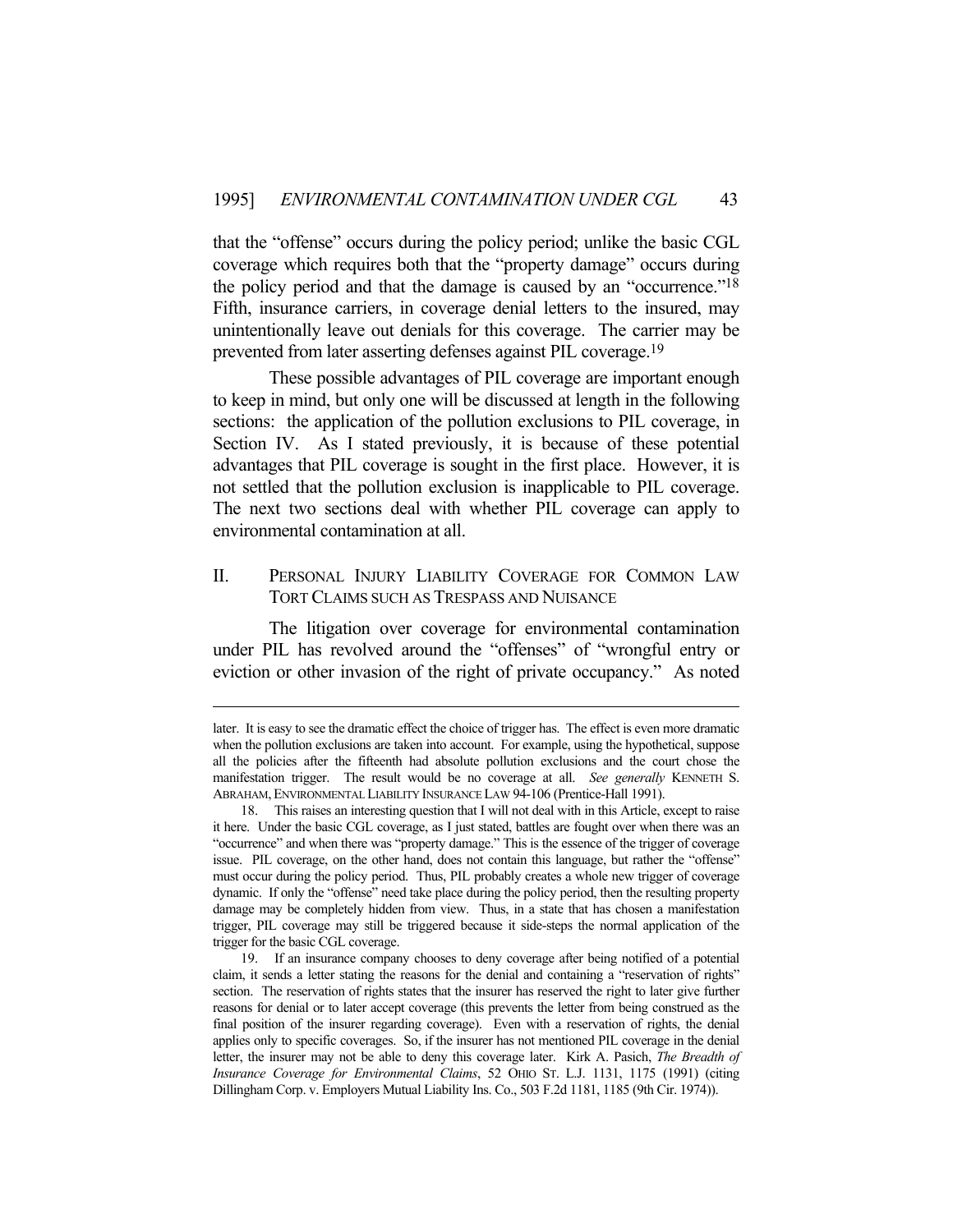previously, this phrase is one group of listed "offenses" for which there is personal injury coverage. Some policies do not contain the "other invasion" language.

 Typically, companies with policies run to their insurance companies for coverage if legal action is taken against them by a governmental unit or by surrounding landowners.20 This section of the paper will deal with the following scenario: a nearby or adjoining landowner sues the insured alleging that the policyholder committed a trespass or nuisance (or a cause of action that can be considered one of these two torts). Assuming this scenario, two questions arise. First, is trespass or nuisance a "wrongful entry or eviction"? Second, is trespass or nuisance an "other invasion of the right of private occupancy"?

## A. *Can Common Law Torts such as Trespass or Nuisance be Considered a Wrongful Entry or Eviction*?

 The courts and the parties have relied on several excellent reasons for considering trespass and nuisance part of "wrongful eviction or entry." The modern definitions of trespass and nuisance have blurred with wrongful entry and wrongful eviction. This argument will be considered in the next segment. Additionally, it is conceptually feasible for trespass and nuisance to rise to the level of causing a landowner to be dispossessed of his property—a constructive dispossession or eviction.

 There are several good arguments for denying coverage for these torts. The principle argument is that wrongful entry and eviction arise in the landlord-tenant context only. Second, it has been argued that this would go against the intent of the parties to provide coverage where none was intended.<sup>21</sup> Third, it has been argued that this type of coverage would provide a windfall to insureds who did not bargain and pay for this coverage.22 Fourth, insurers have argued that damages under PIL are for personal injuries and not property damage. They have argued that

 <sup>20.</sup> Policyholders can not seek coverage under CGL policies for damage to their own property because of the "owned property exclusion." The policy is considered a third-party coverage because it covers liability to others, as opposed to first-party coverage which protects the policyholder's property. This is why policyholders may not seek coverage before some action is taken against them by a third party.

 <sup>21.</sup> One of the best presentations of drafting history of the language was presented in Victor C. Harwood, *The Drafting History of Personal Injury Liability Provisions and Environmental Coverage Claims*, 7 MEALEY'S LITIGATION REPORTS 16, 22 (Feb. 23, 1993).

 <sup>22.</sup> See *infra* note 134, for a similar argument.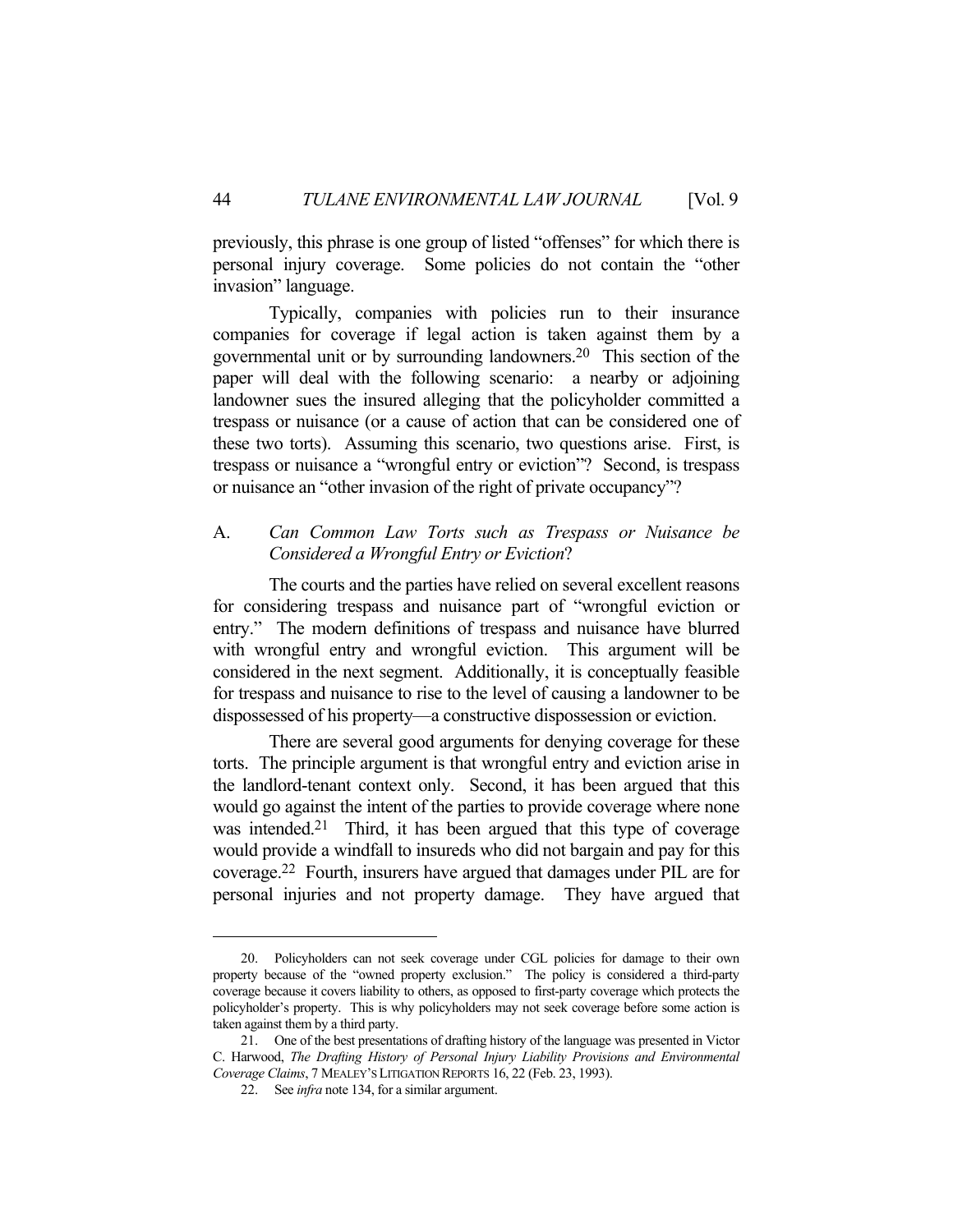trespass and nuisance suits are for property damage because of contamination and should not be considered damage to personal rights.

- 1. Defining the Terms
	- a. Wrongful Eviction, Wrongful Entry, and the Concept of **Ouster**

 Modern legal dictionaries or basic legal encyclopedias such as American Jurisprudence do not specifically list torts called "wrongful eviction" or "wrongful entry." There is little reference to them anywhere. The terms by themselves are present, however, and an easy way to develop definitions is to craft new ones by using the word "wrongful" to modify definitions of entry and eviction.

 Eviction means "dispossession by process of law" or the "[a]ct of turning a tenant out of possession, either by re-entry or legal proceedings, such as an action of ejectment."<sup>23</sup> Generally, modern eviction takes the form of the statutory "forcible entry and detainer" (FED). This is the only "process of law" that allows for evictions today. Wrongful eviction could refer to an eviction that harmed the party being evicted or was unwarranted. But dispossessed tenants have an opportunity to prevent eviction in the FED proceeding. It is unlikely, then, that there is cause of action called wrongful eviction after an FED action.

 On the other hand, even though FED is the only dispossession by process of law, there is an extra-judicial form of eviction—"constructive eviction."24 The essence of constructive eviction is when a possessor is effectively forced off of his land by an extreme disturbance of his beneficial enjoyment of the property. The dispossessed party, after a constructive eviction, could sue his tormentor and this could be considered a "wrongful eviction" suit.25

 Turning to the word "entry" as used to refer to real property, it is only defined insofar as it is used in the term "writ of entry." A writ of entry was an old English writ used to recover possession of lands from a

 <sup>23.</sup> BLACK'S LAW DICTIONARY 555 (6th ed. 1990). A plaintiff in an action of ejectment must show that he has a present right to possession of the premises, that he has been ousted, or that possession has been wrongfully withheld from him by the defendant. 25 AM. JUR. *Ejectment* § 46 (1966).

 <sup>24.</sup> BLACK'S LAW DICTIONARY 555 (6th ed. 1990); *see also id.* at 313.

 <sup>25.</sup> The suit would probably allege trespass or nuisance!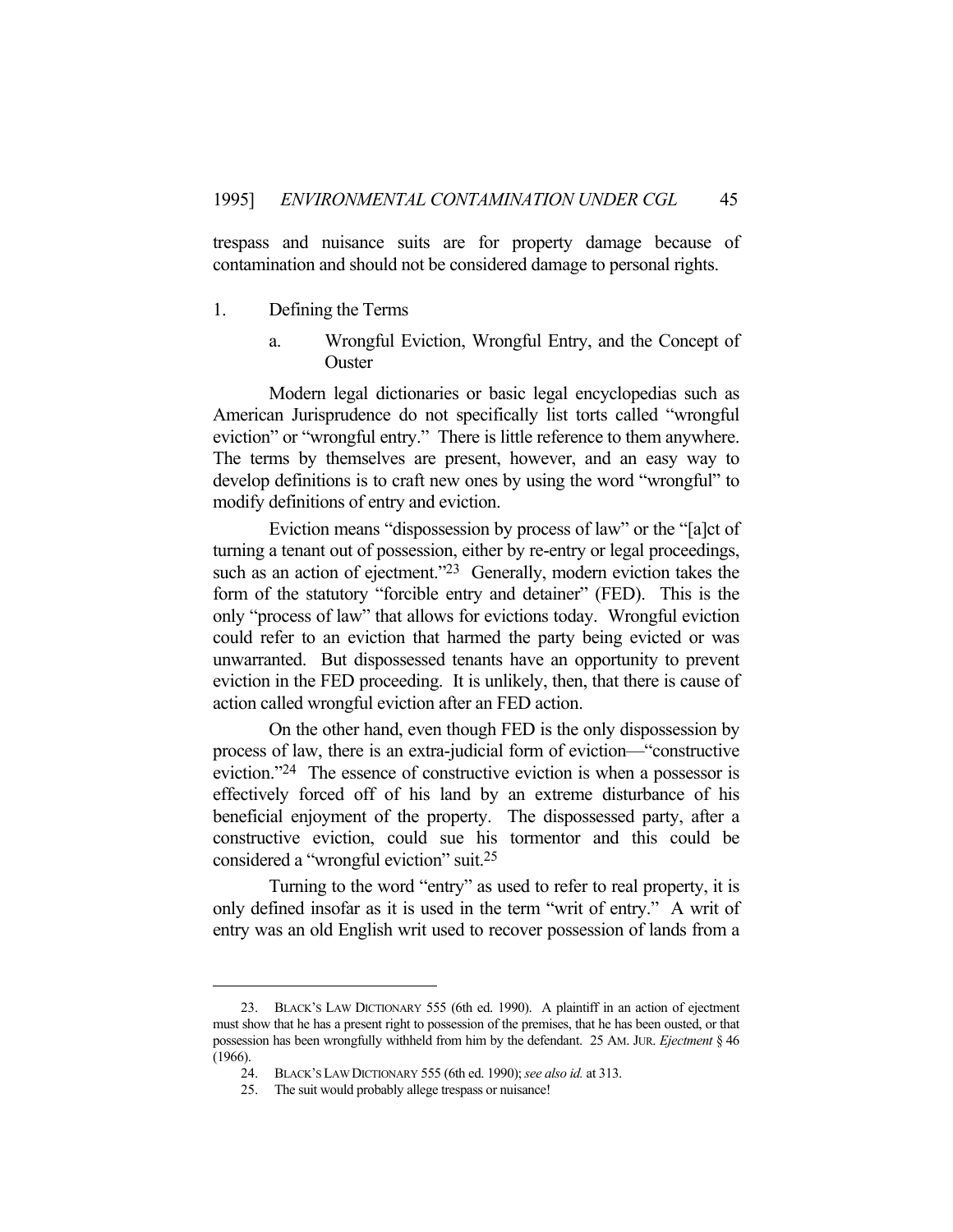person who is wrongfully withholding possession.26 The term "open entry" is "[a]n entry upon real estate, for the purpose of taking possession.... $27$  The term "re-entry" is the "resumption of the possession of the leased premises by the landlord on the tenant's failure to pay the stipulated rent or otherwise to keep the conditions of the lease."28 The modern FED is the statutory proceeding used to restore possession in someone who has been wrongfully deprived of possession and it has replaced the writ of entry.29 There is little to distinguish entry and eviction in modern times: both involve harm to a possessor of real estate.

 Another term close in definition to a wrongful eviction or wrongful entry is the term "ouster." It is a "wrongful dispossession or exclusion of a party from real property."30

> Ouster has been defined as a wrongful dispossession or exclusion from real property of a party who is entitled to possession thereof, and in a general way it may be said that any acts of ownership and control over the property to the exclusion of the plaintiff will constitute and ouster.31

Ouster, wrongful eviction, and wrongful entry involve dispossession of a person from real property, and all may include constructive dispossession.

## b. Trespass<sup>32</sup> and Nuisance<sup>33</sup> Compared and Contrasted<sup>34</sup>

 Once the foundation for understanding the concepts of entry and eviction is laid, the next logical step in the inquiry is defining the terms

 <sup>26.</sup> BLACK'S LAW DICTIONARY 534 (6th ed. 1990).

 <sup>27.</sup> *Id.* at 533.

 <sup>28.</sup> *Id.*

 <sup>29.</sup> ROBERT S. SCHOSHINSKI, AMERICAN LAW OF LANDLORD AND TENANT § 6:9 (1980); BLACK'S LAW DICTIONARY 646 (6th ed. 1990).

 <sup>30.</sup> BLACK'S LAW DICTIONARY 1101 (6th ed. 1990) (The section also says that it is a "species of injuries to things real, by which the wrong-doer gains actual occupation of the land, and compels the rightful owner to seek his legal remedy in order to gain possession.").

 <sup>31. 25</sup> AM. JUR. *Ejectment* § 47 (1966). Somewhere there is a line drawn between ouster and trespass. "If such entry is made under a claim or color of right, the entry is an ouster; otherwise, it is a mere trespass." *Id.*

 <sup>32.</sup> RESTATEMENT (SECOND) OF TORTS §§ 157, 158 (1965).

 <sup>33. 58</sup> AM.JUR. 2d *Nuisances* §§ 1, 2, 5 (1989); 66 C.J.S. *Nuisances* §§ 1a, 82b (1950).

 <sup>34.</sup> W. PAGE KEETON ET. AL., PROSSER AND KEETON ON THE LAW ON TORTS § 87, at 622 (5th ed. 1984).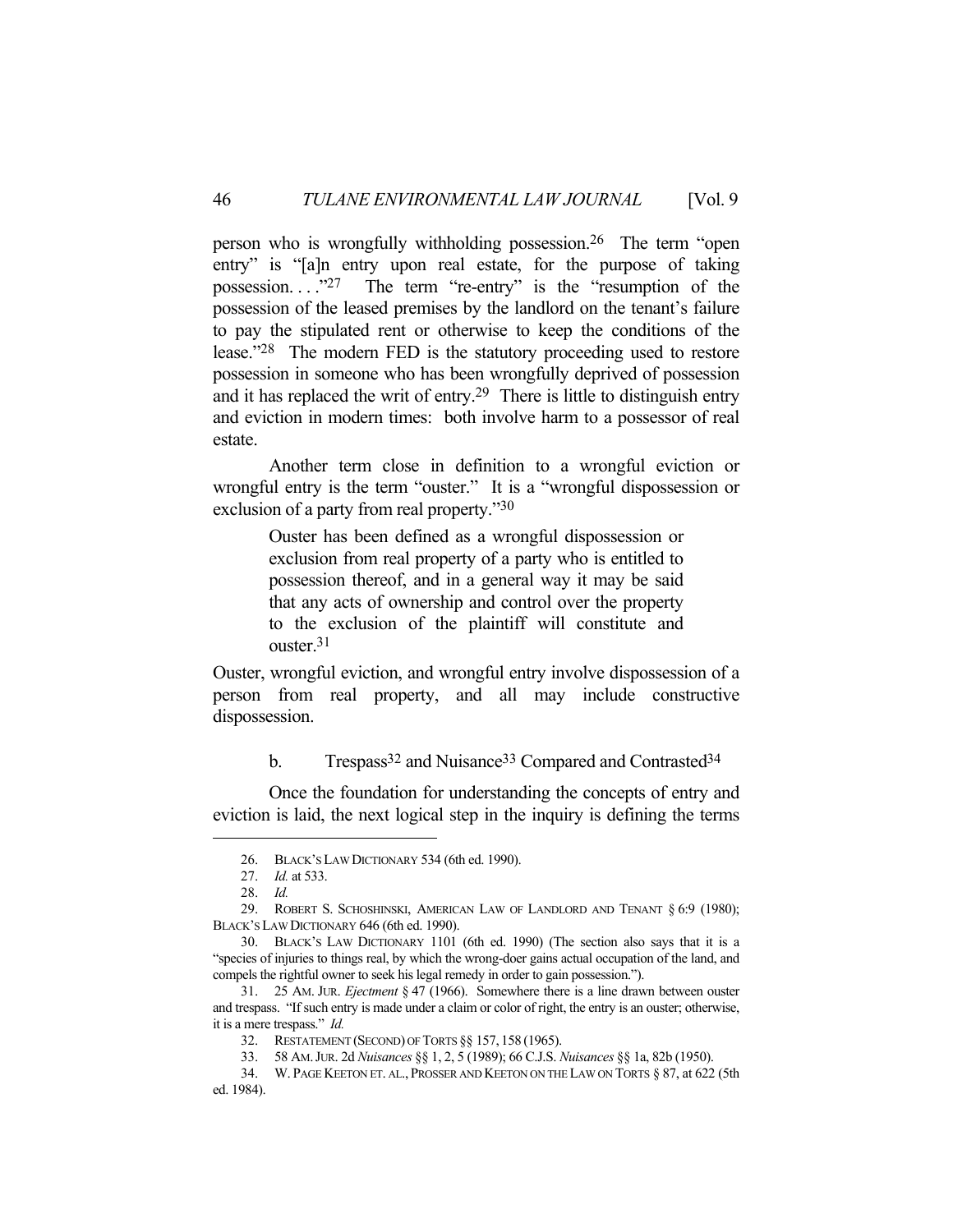"trespass" and "nuisance." The terms, notwithstanding historical differences, have broad, fuzzy definitions. According to the Restatement's definition of trespass,

> [o]ne is subject to liability to another for trespass, irrespective of whether he thereby causes harm to any legally protected interest of the other, if he intentionally enters land in the possession of the other, or causes a thing or a third person to do so or remains on the land, or fails to remove from the land a thing which he is under a duty to remove.35

The key element in this definition is an intentional wrongful entry. Many authorities outside of the environmental context have equated the concepts of wrongful entry and trespass.36

 Nuisance is defined as "conduct that is either unreasonable or unlawful and causes annoyance, inconvenience, discomfort, or damage to others" or "that which annoys or does damage to another" or "anything wrongfully done or permitted which injures or annoys another in the enjoyment of his legal rights."<sup>37</sup> Absent from the definition is any reference to possession of property, but nuisance suits commonly involve the infringement of a possessor's rights.

 While the distinctions between nuisance and trespass continue to blur, it is helpful to note them.

> [T]here is a distinction between nuisance and trespass, the difference being that a trespass is an invasion of the plaintiff's interest in the exclusive possession of his land, as by entry on it, while a nuisance is an interference with the use and enjoyment of the land, and does not require interference with the possession.38

 <sup>35.</sup> RESTATEMENT (SECOND) OF TORTS § 158 (1965).

 <sup>36.</sup> *See, e.g.*, Triscony v. Brandenstein, 6 P. 384, 385 (Cal. 1885); Hansen v. Gary Naugle Constr. Co., 801 S.W.2d 71, 74 (Mo. 1990). "The essence of trespass is wrongful entry." J.D. LEE &BARRY LINDAHL, MODERN TORT LAW: LIABILITY AND LITIGATION § 38.03 (Rev. ed. 1990) (citing Looney v. Hindman, 649 S.W.2d 207 (Mo. 1983)). "The most obvious way to commit a trespass on land is by an intentional entry on the surface, without the consent of the owner and not in the exercise of privilege." FOWLER V. HARPER & JAMES FLEMING, THE LAW OF TORTS § 1.5 (2d ed. 1986).

 <sup>37. 58</sup> AM.JUR. 2d *Nuisances* § 1 (1989).

 <sup>38.</sup> *Id.* at 5.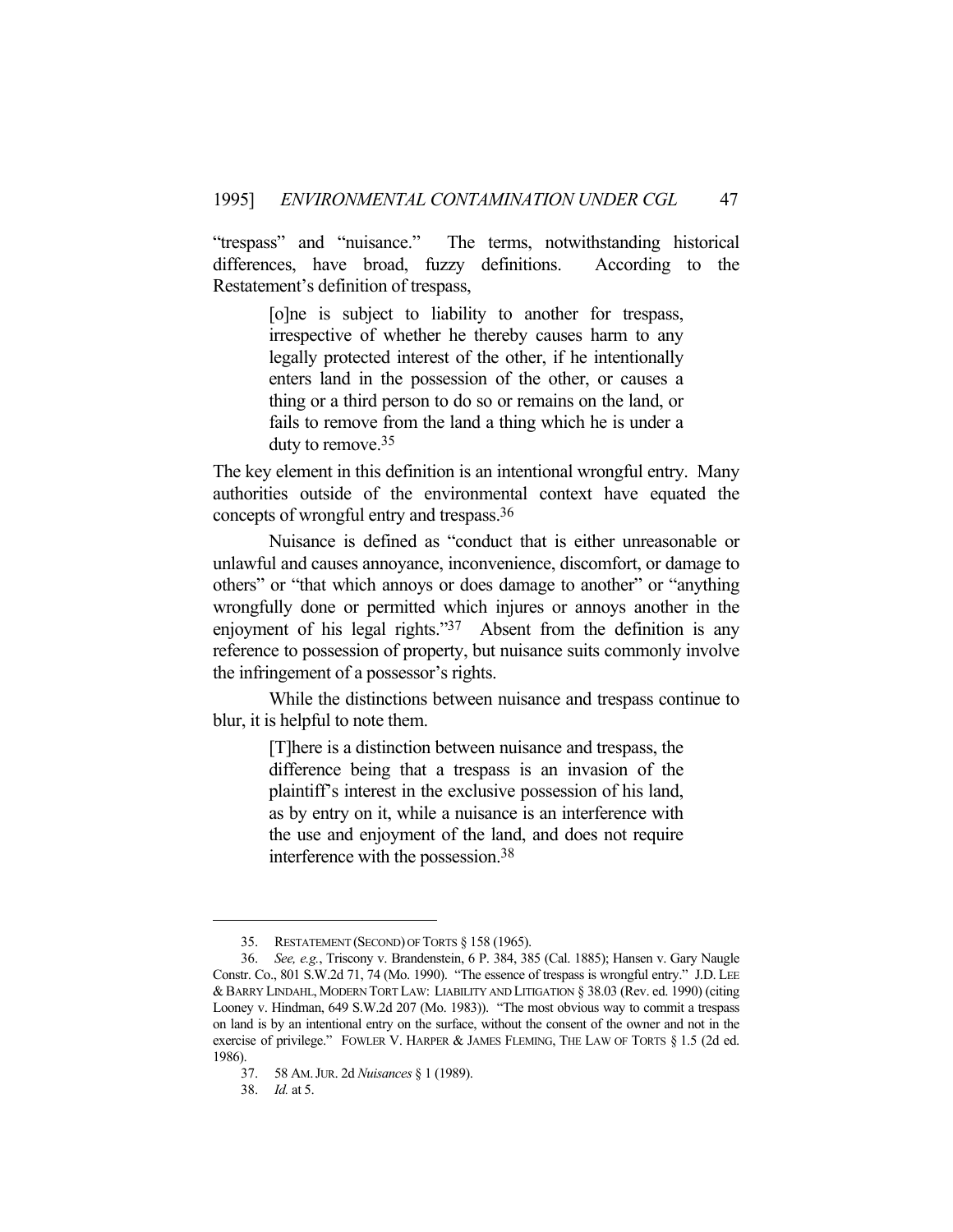This distinction is less observed today than in the past.<sup>39</sup>

## c. The Relationship of Trespass and Nuisance to Personal Rights

 Although trespass and nuisance involve property damage usually, nuisance can involve damage to personal rights, creating personal injury.40 A popular legal encyclopedia stated it best:

#### 39.

W. PAGE KEETON ET AL., PROSSER AND KEETON ON THE LAW OF TORTS § 87, at 622 (5th ed. 1984).

The early common law, which regarded a nuisance only as an injury to some interest in land, gave the right to recover damages for nuisances only to persons having interests in lands; and in the common law action, by writ of nuisance, the declaration had to show that the plaintiff had a freehold estate in the premises affected by the nuisance. The tendency is to break away from the early common-law rule, and it is now generally held that a lawful possession, although unaccompanied by any title, is sufficient to support an action for damages for interference with the lawful enjoyment of the premises by the person in possession, but not for an injury to the fee or for injuries which occurred prior to the time he acquired possession or was entitled to possession.

66 C.J.S. *Nuisances* § 82a (1950).

40. This is explained by a popular legal encyclopedia, which states:

A person in legal possession of property affected by a nuisance may recover for personal injuries and physical suffering or discomfort resulting to himself or members of his family. Furthermore, while there is authority to the effect that a nuisance action to recover for personal injuries resulting from the nuisance cannot be maintained by a mere occupant who has no direct interest in or possession of the premises, even though he is a member of the possessor's family, the view has also been followed that any lawful occupant of the premises may maintain such an action, even though he has no legal interest or estate in the land, a possessory interest being sufficient to authorize bringing of such an action.

58 AM.JUR. 2d *Nuisances* § 258 (1989).

It has been said that a private nuisance exists only where one is injured in relation to a right which he enjoys by right of his ownership of an interest in land. However, there is also authority for the view that a private nuisance

The distinction between trespass and nuisance was originally that between the old action of trespass and the action on the case. If there was a direct physical invasion of the plaintiff's land, as by casting water on it, it was a trespass; if the invasion was indirect, as where the defendant constructed a spout from which the water ultimately flowed upon the land, it was a nuisance. \* \* \* With the abandonment of the old procedural forms, direct and indirect invasions have lost their significance, and the line between trespass and nuisance has become wavering and uncertain. The distinction which is now accepted is that trespass is an invasion of the plaintiff's interest in the exclusive possession of his land, while nuisance is an interference with his use and enjoyment of it.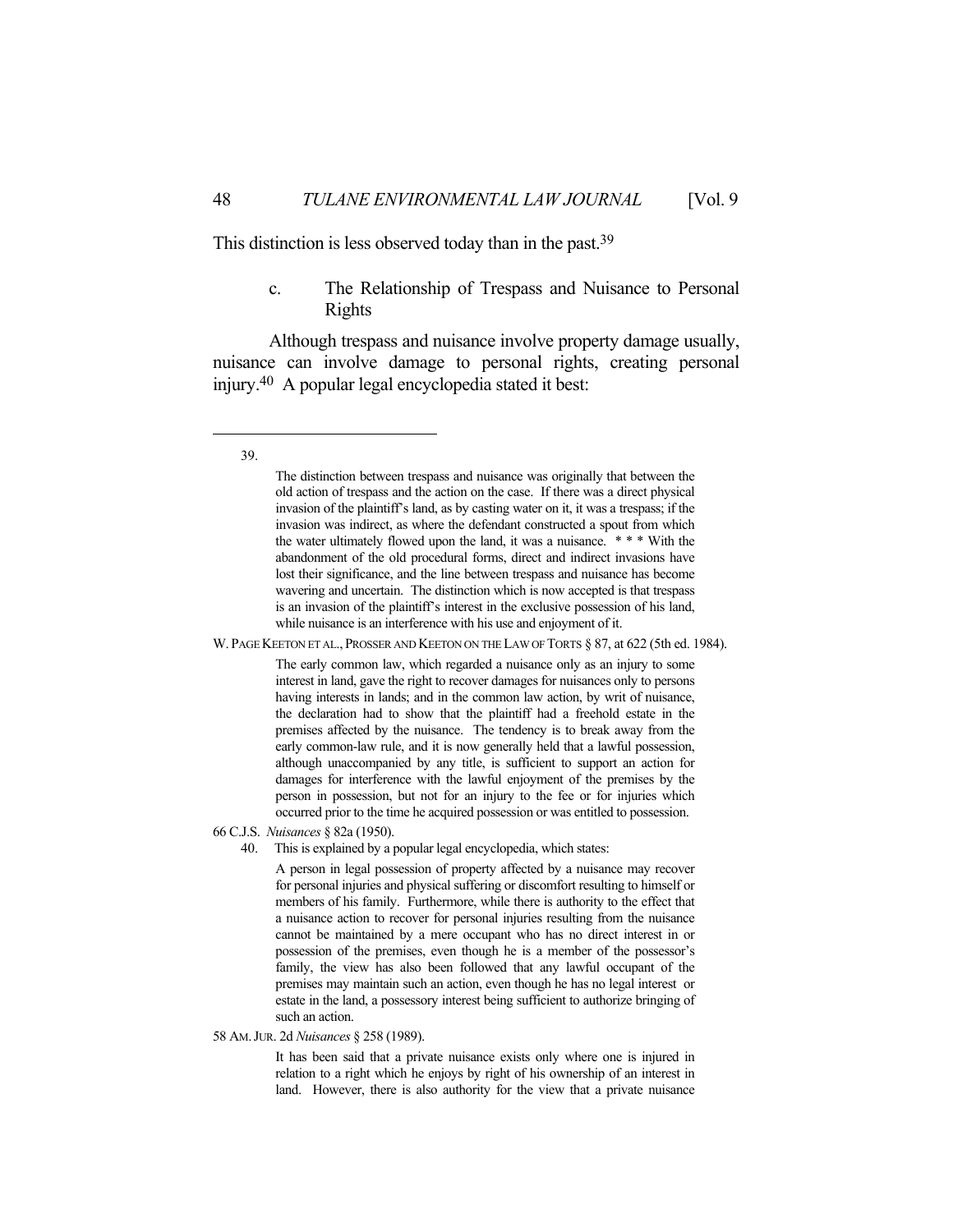At common law a nuisance was regarded as merely an injury to some interest in land, and although many jurisdictions have defined 'nuisance' in terms of both interferences with property or *personal rights*, without distinction, others have formulated definitions focusing specifically on interests in or regarding property. In this regard, a nuisance has been said to be the invasion of plaintiff's interest in the reasonable use and enjoyment of his land, anything which annoys or disturbs one in the free use, *possession*, or enjoyment, or his property, or which renders its ordinary use or physical occupation uncomfortable, anything which materially lessens the enjoyment of property or the *physical comfort of persons* in their homes, and an interference with the use and enjoyment of land including conduct on property disturbing the peaceful, quiet, and undisturbed use and enjoyment of nearby property.41

Since personal rights can be effected by nuisance as well as property rights, there is no reason why nuisance should not fall under coverage for "personal injuries" in PIL.

2. The Cases

 It is not an easy matter to determine if the greater weight of authority would hold that either trespass or nuisance constitutes either wrongful eviction or entry. There are several dynamics that have affected

*Id.* at § 46.

The term "nuisance" is used to designate the wrongful invasion of a legal right or interest, and it comprehends not only the wrongful invasion of the use and enjoyment of property, but also the wrongful invasion of personal legal rights and privileges generally.

66 C.J.S. *Nuisances* § 1a (1950).

A person in legal possession of premises may recover damages for injuries caused by a nuisance to the health or person of himself or of other occupants who are members of his household, and the right of action does not depend on an injury to the land.

includes all injuries to an owner or occupier in the enjoyment of property of which he is in possession, without regard to the quality of the tenure.

 <sup>41. 58</sup> AM.JUR. 2d *Nuisances* § 2 (1989) (emphasis added). *American Jurisprudence* is not alone in its characterization:

<sup>66</sup> C.J.S. *Nuisances* § 82b (1950).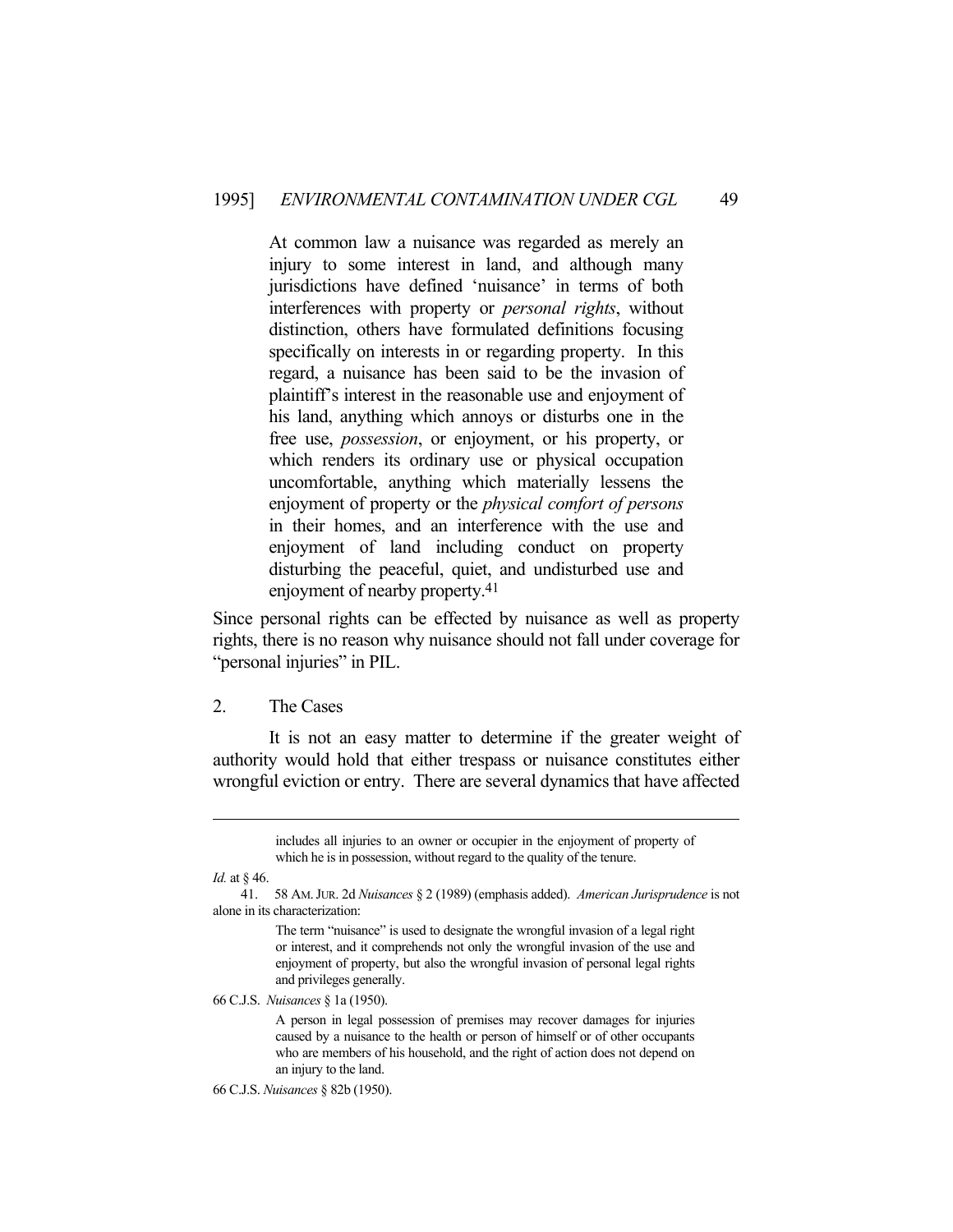this. First, often, policyholders may or may not be forced to rely on the terms "wrongful entry or eviction" because their policy might contain the "other invasion of the right of private occupancy" language. Thus, for example, courts may not need to hold that a trespass allegation is equivalent to a wrongful entry because the court may be able to fall back on the "other invasion language." If a policy does contain the "other invasion" language and a court discusses wrongful entry or eviction, this discussion is, at best, an alternative holding and, at worst, dicta. Second, several courts have skipped the issue entirely by holding that the pollution exclusion denies coverage, whether or not there was potential coverage in the first place. Third, allegations in the underlying complaint by the adjoining landowners may not clearly allege trespass or nuisance. Fourth, and most confusing, is the fact that, in many of the cases, the policyholder is seeking not indemnification but defense. Insurance companies will provide defense of policyholders (in underlying lawsuits) if there is potential coverage (for the underlying lawsuit). Thus, courts reviewing cases dealing with the duty to defend policyholders need only decide whether or not there is a *potential* for coverage and not decide whether there is *in fact* coverage. Literally, an appellate court could decide that there *might* be coverage for trespass under the policy without reaching the issue of whether there *is* coverage for trespass. The actual interpretation of an ambiguous policy might be a mixed question of law and fact that is within the realm of the trial court and not a pure legal question to be answered by appellate level courts.42

 An additional important concept in analyzing these cases is the issue of intent. It is crucial to not mix up two different "intent" issues. On one hand, intentional conduct in the form of an intentional *invasion* of another's property may be a requirement for trespass under state law or the policy.43 Thus, a polluting landowner may need to intend for its pollution to invade or enter another's property instead of merely being

 <sup>42.</sup> To be a little more specific, the rules for interpretation of insurance policies differ from state-to-state. Different states will allow different evidence in to interpret the policies. In some cases, the interpretation is a matter of deciding what the intent of the parties was and this is usually considered a matter for a trier of fact and not an appellate court. If the duty to defend is at issue and hence the only question before the court is potential coverage, a court of appeals could decide if there is potential coverage as a matter of law and yet remand to the trial court for the ultimate determination of actual coverage. *See, e.g.*, Titan Holdings Syndicate, Inc. v. City of Keene, 898 F.2d 265, 273 (1st Cir. 1990) (The court remanded so that the parties could produce evidence of intent of the parties).

 <sup>43.</sup> *See* RESTATEMENT (SECOND) OF TORTS § 158 (1965).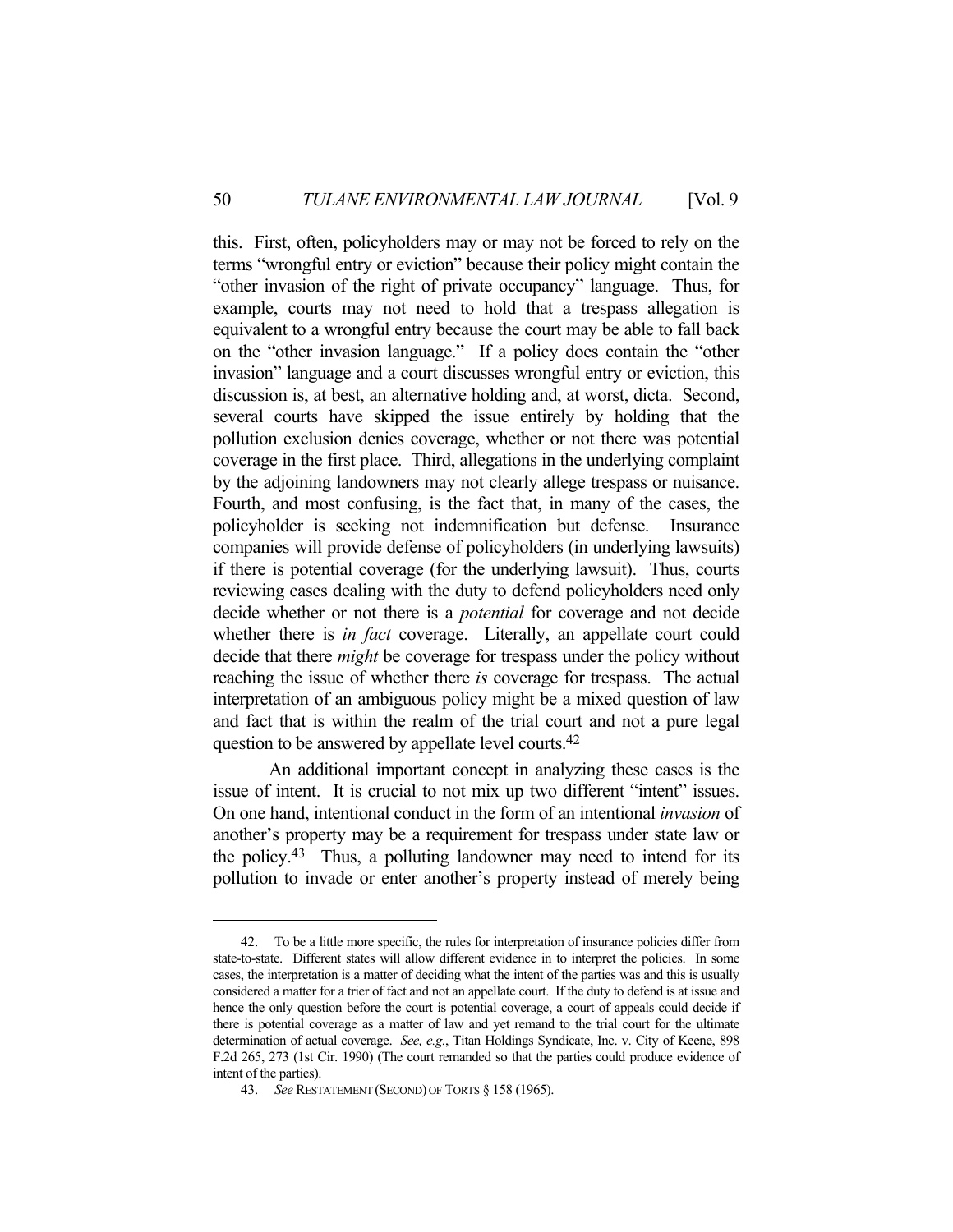negligent in allowing the migration.<sup>44</sup> Some states accept the concept of a negligent trespass, however.<sup>45</sup> On the other hand, the policy, by its language, may require an *intent to dispossess* the other of his or her property. For example, the enumerated offenses in PIL coverage of "wrongful entry or eviction" may be read as requiring an intent on the policyholder's part to dispossess an occupier of property. This issue was dealt with in the preceding sections about ouster and possession. The cases clearly stated that this intent was not necessary for trespass,46 but the cases differ as to this requirement under the policy.47

 Notwithstanding the difficulties in analysis, a review of the case law is illuminating. In one of the most oft-cited cases in this area, *Pipefitters Welfare Educational Fund v. Westchester Fire Insurance Co.*, the court made it clear that trespass and wrongful entry are quite similar torts. Employees from a company called Arst accidentally spilled PCBs from a transformer sold by plaintiff Pipefitters to Arst.48 The underlying suit did not contain explicit allegations of either nuisance or trespass. In the underlying litigation, Arst brought suit against the Pipefitters under federal and state environmental statutes and state common law.49 The suit alleged that the plaintiff negligently and unlawfully failed to warn Arst that the transformer contained PCBs and sought damages "for cleanup costs incurred to comply with federal and state environmental law, diminution of property value," harm caused by imposition of an environmental reclamation lien on the property by the state EPA, and

 <sup>44.</sup> This is what was required by the court in the following case, *Titan Holdings Syndicate, Inc. v. City of Keene*, because it found this requirement in the state law of trespass. *See, e.g.*, Titan Holdings Syndicate, Inc. v. City of Keene, 898 F.2d 265, 272 (1st Cir. 1990) (citing Moulton v. Groveton Papers Co., 289 A.2d 68, 72 (N.H. 1972)).

 <sup>45.</sup> *See, e.g.*, Pipefitters Welfare Educ. Fund v. Westchester Fire Ins. Co., 976 F.2d 1037, 1042 (7th Cir. 1992) ("trespass can be either negligent or willful," citing Dial v. City of O'Fallon, 411 N.E.2d 217, 220 (Ill. 1980)).

 <sup>46.</sup> *See, e.g.*, Pipefitters Welfare Educ. Fund v. Westchester Fire Ins. Co., 976 F.2d 1037, 1041-42 (7th Cir. 1992).

 <sup>47.</sup> *See* Fibreboard Corp. v. Hartford Accident and Indemnity Co., 16 Cal. App. 4th 492, 511-12 (Cal. App. 1993) ("Although wrongful entry can describe a trespass committed for the specific purpose of dispossessing the owner or occupant of land, we agree with Fibreboard that it can also describe a more general, 'simple trespass' involving no intent to dispossess"). *Cf.* County of Columbia v. Continental Ins. Co., 189 A.D.2d 391, 395 (N.Y. App. Div. 1993).

 <sup>48.</sup> Pipefitters Welfare Educ. Fund v. Westchester Fire Ins. Co., 976 F.2d 1037, 1038-39 (7th Cir. 1992).

 <sup>49.</sup> *Id.* at 1039.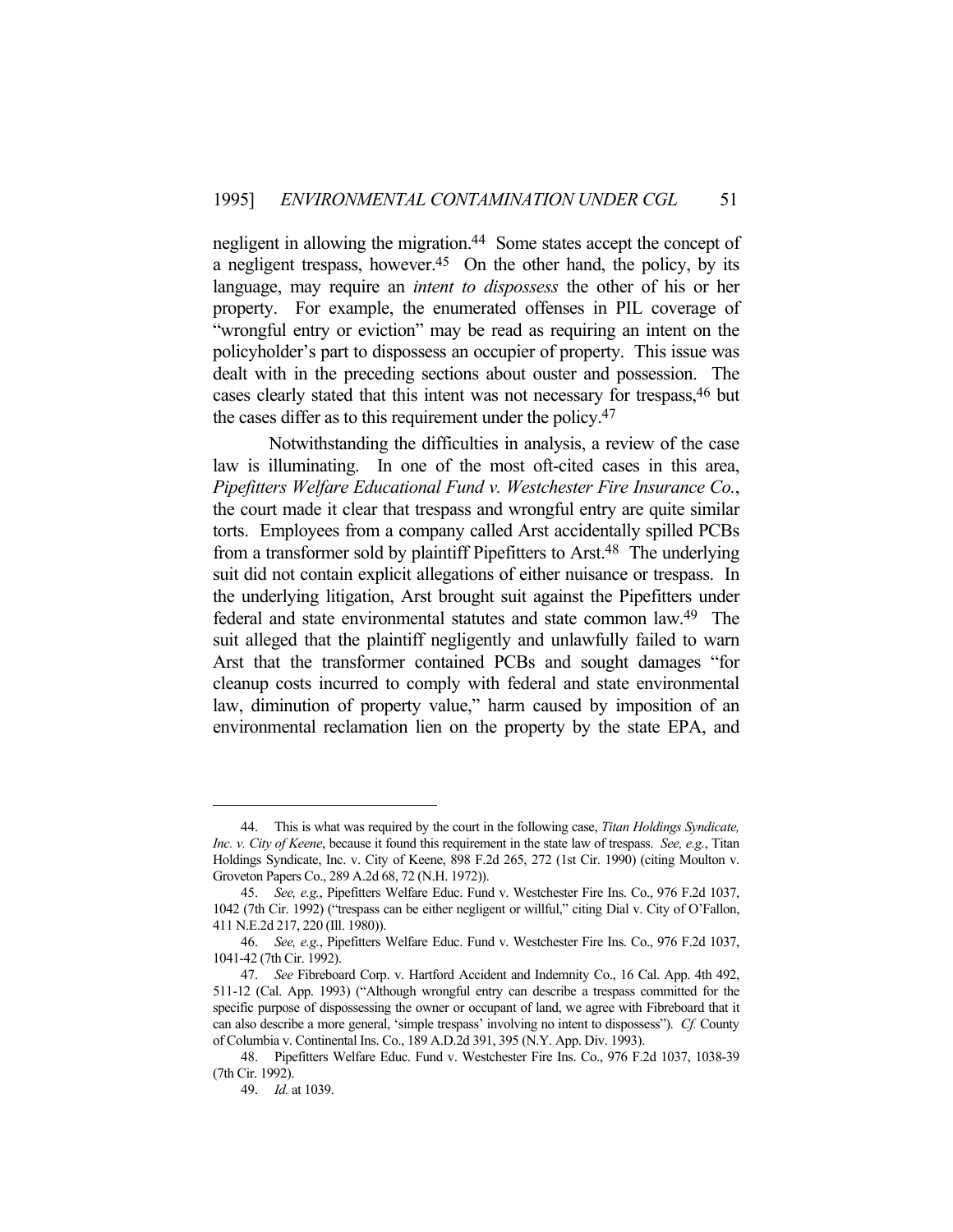harm due to restricted access to Arst's site because of a state-imposed "seal order."50

 The court broadly interpreted the common law allegations in the complaint and reasoned that Pipefitters had "impaired Arst's right to occupy its property" because the state clouded Arst's title to the property due to the spill.<sup>51</sup> There was no allegation of intent to dispossess Arst of the property.52 First, discussing trespass, the court stated that "[b]oth Missouri and Illinois courts recognize that wrongful entry is substantially similar to trespass."<sup>53</sup> The court stated that intent to deprive someone of occupancy is not a requirement of trespass and nuisance allegations, but stopped short of determining whether trespass is wrongful entry because it relied on the "other invasion" language as a grant of coverage.54 The court held that wrongful eviction takes place within the landlord-tenant context only.55 One can conclude from the case that, in the future, the court might hold that trespass is a wrongful entry but not a wrongful eviction.

 Another court has come close to holding that nuisance and trespass can be wrongful entries. The case involved the duty to defend the policyholder, therefore, *potential* coverage was at issue. In *Gould, Inc. v. Arkwright Mutual Insurance Co.*, adjoining property owners filed three suits against the owner of a battery processing station; the processing had caused lead and other hazardous substances to contaminate the soils.56 The three lawsuits by adjoining property owners explicitly alleged trespass and nuisance.<sup>57</sup> The owner of the battery

 <sup>50.</sup> *Id*. *See* Section III for more discussion of the statutory allegations.

 <sup>51.</sup> Pipefitters Welfare Educ. Fund v. Westchester Fire Ins. Co., 976 F.2d 1037, 1040 (7th Cir. 1992).

 <sup>52.</sup> *Id*.

 <sup>53.</sup> *Id*. at 1041.

 <sup>54.</sup> *Id*. at 1041-42. The court noted in one part of the opinion that policy itself did not "seem to require that the 'invader' bear any intent to deprive the occupant of possession." *Id.* at 1040. Later in the opinion, it noted that neither state required intent to deprive the occupant of possession for trespass. It is unclear what controls whether or not there should be intent to deprive the occupant of possession: if trespass does not require intent to dispossess, does the language of the policy still require it? This question gets more confusing as more of the cases are analyzed.

 <sup>55.</sup> Pipefitters Welfare Educ. Fund v. Westchester Fire Ins. Co., 976 F.2d 1037, 1040 (7th Cir. 1992).

 <sup>56.</sup> Gould, Inc. v. Arkwright Mutual Ins. Co., 829 F. Supp. 722, 723-24 (M.D. Pa. 1993). The summary judgment motion at issue only dealt with allegations by the adjoining landowners; it did not address coverage for the clean-up consent order involving the USEPA (dealing with CERCLA and RCRA) that cost Gould over \$17 million. *Id.*

 <sup>57.</sup> *Id*. at 726.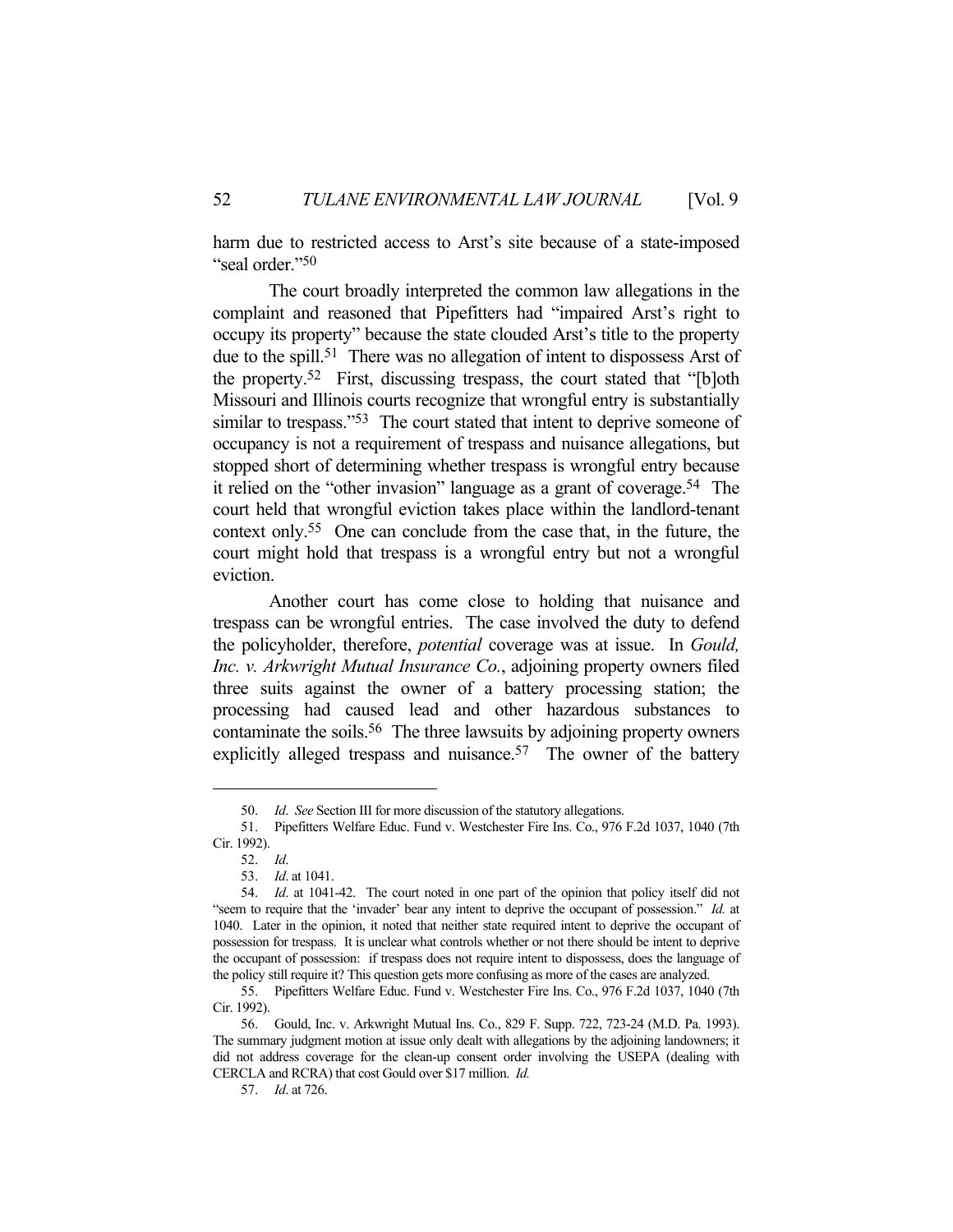processing station sued its insurer seeking coverage.58 The court held that the language "wrongful entry" was ambiguous and the ambiguity, as a matter of policy construction, is resolved in favor of insured.59 Therefore there was potential coverage. "Wrongful eviction" was not discussed, probably because it was not argued by the parties. Since the issue was potential coverage and since the policy contained the "other invasion" language, the holding that trespass and nuisance can be wrongful entries is at best an alternative holding. It would have been sufficient for the court to hold that the potential coverage existed under the "other invasion" language. Still, the case indicated the direction that the court is taking toward acceptance of these claims.

 These results are backed up by dicta in several major cases. On point is one of the seminal cases providing coverage for nuisance claims under PIL coverage: *Titan Holdings Syndicate, Inc. v. City of Keene*. 60 The plaintiffs in *Titan* neighbored a sewage treatment plant run by the city.61 The complaint alleged classic nuisance: the plaintiffs in the underlying suit alleged that they were "continuously bombarded by and exposed to noxious, fetid and putrid odors, gases and particulates, to loud and disturbing noises during the night, and to unduly bright night lighting."62 They alleged damages of mental and physical suffering and loss of the use of their property.<sup>63</sup> The city's insurance carrier sued the city in federal court under diversity jurisdiction for a declaratory judgment and claimed that there was no potential coverage under the policy for the underlying suit.64

 The policy had the typical PIL language covering "wrongful entry or eviction or other invasion of the right of private occupancy."65 In finding coverage, the court made a strong statement that the tort of wrongful entry "most closely resembles that of trespass."66 However, since the plaintiffs in the underlying case did not allege the requisite

 <sup>58.</sup> *Id.* at 723.

 <sup>59.</sup> Gould, Inc. v. Arkwright Mutual Ins. Co., 829 F. Supp. 722, 726-29 (M.D. Pa. 1993) (The court cited Titan Holdings Syndicate, Inc. v. City of Keene, 898 F.2d 265 (1st. Cir. 1990); Pipefitters Welfare Educ. Fund v. Westchester Fire Ins. Co., 976 F.2d 1037 (7th. Cir. 1992); and Napco, Inc. v. Fireman's Fund Ins. Co., No. 90-0993, slip op. (W.D. Pa. May 22, 1991).).

 <sup>60.</sup> Titan Holdings Syndicate, Inc. v. City of Keene, 898 F.2d 265, 272 (1st Cir. 1990).

 <sup>61.</sup> *Id.* at 267.

 <sup>62.</sup> *Id.*

 <sup>63.</sup> *Id.* 

 <sup>64.</sup> *Id.*

 <sup>65.</sup> Titan Holdings Syndicate, Inc. v. City of Keene, 898 F.2d 265, 271 (1st Cir. 1990).

 <sup>66.</sup> *Id.* at 272.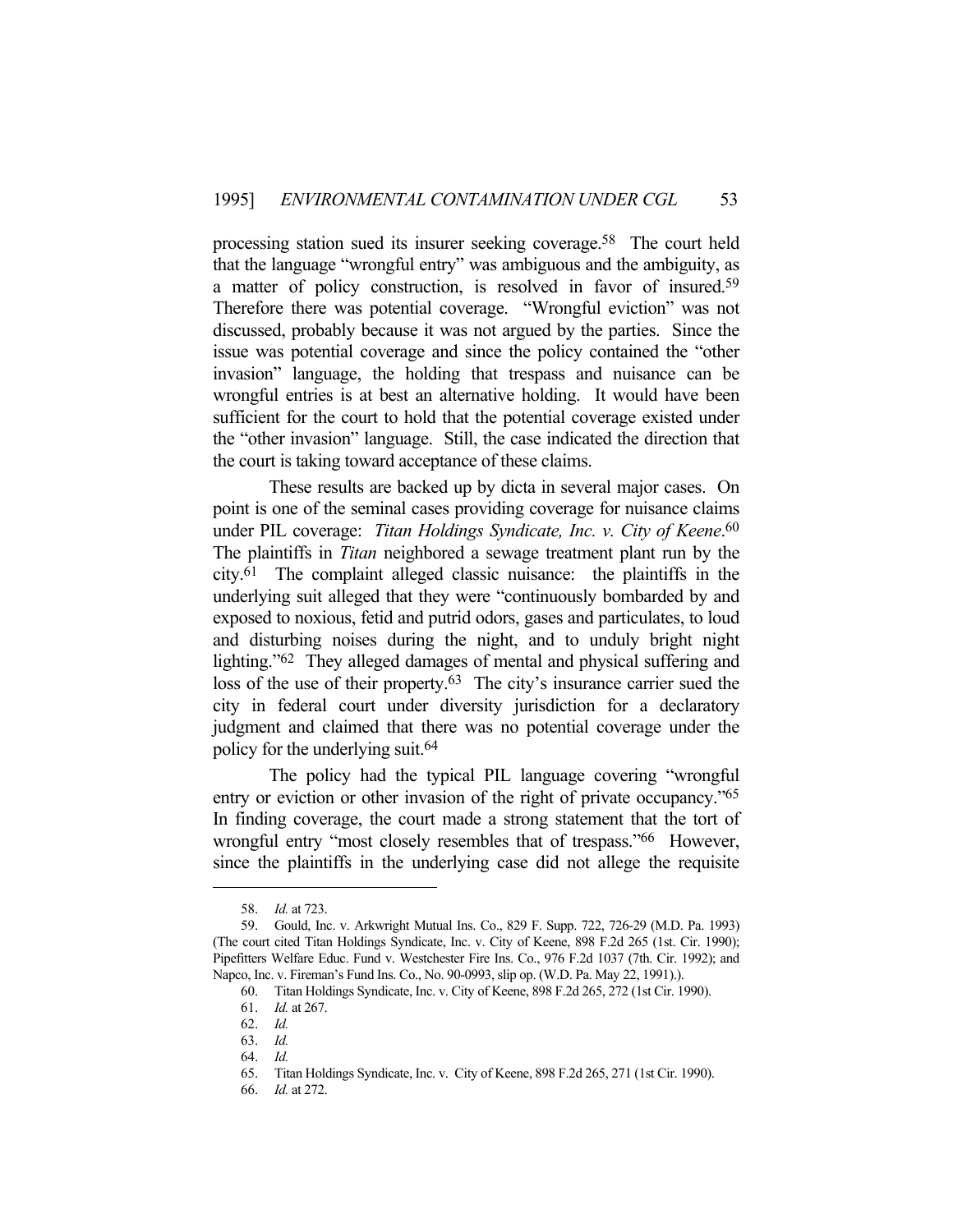intent (to invade) needed for trespass under New Hampshire law, there was no wrongful entry.<sup>67</sup> Negligent invasions could not be trespasses apparently.68 The court clearly did not hold that trespass and wrongful entry are one and the same, but it gave a pretty clear indication that this was a possibility in New Hampshire. The case does stand for the proposition that wrongful eviction requires a landlord-tenant relationship, however.<sup>69</sup>

 Taking the preceding cases together, trespass can be a wrongful entry. The level of intent needed is still an open question. The next case focuses on the policy language in its determination that intent to dispossess is required instead of focusing on whether the state law of trespass requires intentional invasion.

 In *A.J. Gregory v. Tennessee Gas Pipeline Co.*, riparian owners sued the city—owner of the reservoir and the company for contamination of a recreational lake; they alleged loss of business income, diminution in value, emotional distress, and damages for "future expenditures necessary to remove contaminated soil, flora and fauna."70 The city brought in its CGL insurance carrier.71 The policy had PIL coverage for "wrongful entry into, or eviction of a person from a room, dwelling or premises that the person occupies."72

 Noting that "the complaints do not allege trespass per se," the court nonetheless analyzed whether there was coverage for wrongful entry.<sup>73</sup> There was no allegation of intent, only an allegation that the city knew of the pollution and failed to clean it up.74 The court cited to *Titan Holdings Syndicate* and appeared to accept that court's characterization of wrongful entry as a trespass.75 The court did not grant coverage, however.<sup>76</sup> It focused on the fact that there was no allegation that the city intended harm to the landowners.77 It read *Titan Holdings Syndicate* as

 <sup>67.</sup> *Id.*

 <sup>68.</sup> *Id.* (The New Hampshire Supreme Court has "held that such claims require an intentional, not just negligent, invasion of the plaintiff's property.") *Id.*

 <sup>69.</sup> Titan Holdings Syndicate, Inc. v. City of Keene, 898 F.2d 265, 272 (1st Cir. 1990).

 <sup>70.</sup> Gregory v. Tenn. Gas Pipeline Co., 948 F.2d 203, 209 (5th Cir. 1991).

 <sup>71.</sup> *Id.* at 205.

 <sup>72.</sup> *Id.* at 208.

 <sup>73.</sup> *Id.*

 <sup>74.</sup> *Id.* at 209.

 <sup>75.</sup> Gregory v. Tenn. Gas Pipeline Co., 948 F.2d 203, 209 (5th Cir. 1991).

 <sup>76.</sup> *Id.*

 <sup>77.</sup> *Id.*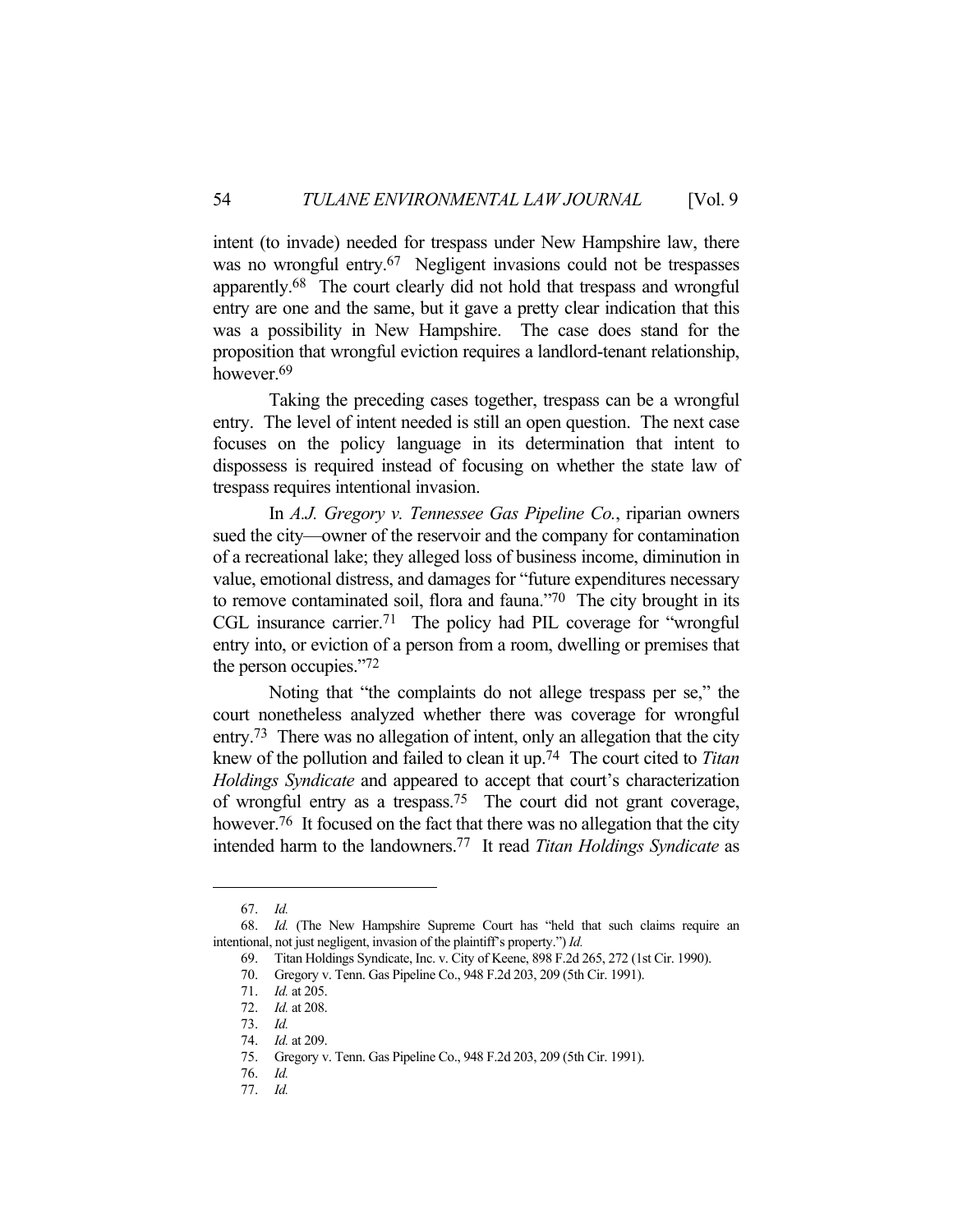requiring intentional invasion, even though that court based its reasoning on New Hampshire law and this court based its reasoning on the policy language itself.<sup>78</sup> It stated that "[e]ach of the enumerated risks specifically assumed [by the policy language] requires active, intentional conduct by the insured."79 By this, the court presumably meant that PIL coverage was intended to cover intentional conduct by the policyholder that results in one of the enumerated offenses.80

 Several federal courts of appeal have given the indication that intentional trespass can be considered a wrongful entry. Ultimately, however, since these policy decisions are state law questions, it is going to be up to each individual state to make the call on whether trespass is a wrongful entry. States courts have begun to add their reasoning to the issue. In *Fibreboard Corp. v. Hartford Accident and Indemnity Co.* , the court stated that a trespass is a wrongful entry even if it is without intent to dispossess.81 This was not a holding of the case, however, since the case focused more on products liability and it contained only nuisance allegations. In the case, an asbestos manufacturer sought coverage for claims against it by forty-two building owners.82 Claims against the plaintiff reached across the spectrum from nuisance to conspiracy, negligence, strict liability, breach of warranties, and misrepresentation.83 The building owners sought inspection and removal of the asbestos.<sup>84</sup> The court refused the plaintiff coverage.<sup>85</sup> First, the court held that the complaints did not "describe an actionable trespass" because there was no

 <sup>78.</sup> *Id.* at 205, 209. *See* Titan Holdings Syndicate, Inc. v. City of Keene, 898 F.2d 265, 272 (1st Cir. 1990) (citing Moulton v. Groveton Papers Co., 289 A.2d 68, 72 (N.H. 1972), for the proposition that state law required an intentional invasion for trespass).

 <sup>79.</sup> Gregory v. Tenn. Gas Pipeline Co., 948 F.2d 203, 209 (5th Cir. 1991).

 <sup>80.</sup> This begs the question of how it should be decided whether intentional invasions are required: should we look to the policy or to the state common law? Using the *Titan Holdings* reasoning, in a state like Illinois, which does not require willful trespass, the invasion under the policy need not be intentional. However, using the *Gregory* reasoning, no matter what state law requires for intent, the policy language still requires intent.

 <sup>81.</sup> Fibreboard Corp. v. Hartford Accident and Indemnity Co., 20 Cal. Rptr. 2d. 376, 388 (Cal. Ct. App. 1993).

 <sup>82.</sup> *Id.* at 378-79.

 <sup>83.</sup> *Id.* at 378.

 <sup>84.</sup> *Id.* at 379.

 <sup>85.</sup> The policy did not have the typical "other invasion" language, but instead it granted coverage for "other invasion[s] of an individual's right of privacy," the court was thus constrained to the eviction and entry language. Fibreboard Corp. v. Hartford Accident and Indemnity Co., 20 Cal. Rptr. 2d. 376, 391 (Cal. Ct. App. 1993).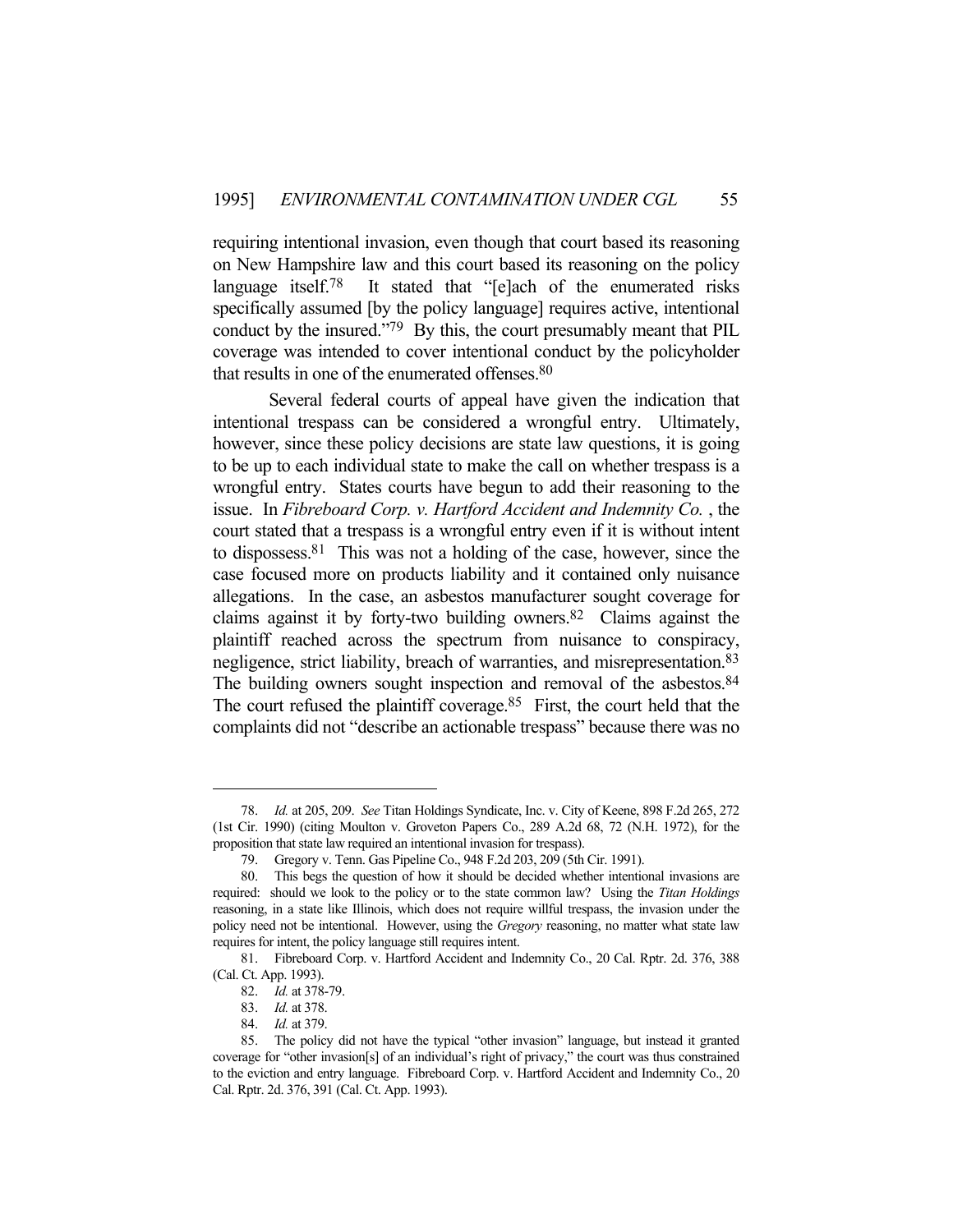direct or indirect entry upon land of the building owners.<sup>86</sup> Second, the court held that nuisance is not a wrongful entry nor is it a wrongful eviction.87 The message of the California court: if trespass is properly plead against a policyholder, that policyholder can have coverage under wrongful entry language.

 A picture begins to emerge that nuisance is neither a wrongful eviction nor a wrongful entry. Additionally, trespass is not a wrongful eviction, according to the courts. In the case law, the reasoning has been sparse, but the general direction is toward trespass as a "wrongful entry."

 Courts do disagree, however, even within the same state. In *W.H. Breshears, Inc. v. Federated Mutual Insurance Co.*, the court denied coverage because it held that trespass and nuisance are not wrongful eviction or entry.88 In that case, vandals caused a large quantity of gasoline to be spilled into the ground.89 Neighboring property owners sued the plaintiff; the plaintiff sought coverage for costs it incurred to clean up property and for claims made by neighbors.<sup>90</sup> The court reasoned that wrongful eviction occurs in the landlord-tenant context and wrongful entry "takes place when someone other than the landlord claims a possessory interest in the room, dwelling or premises," while trespass does not involve a claim over occupancy.91

 One court has gone further than the others in restricting the language of the policy. In *County of Columbia v. Continental Insurance* 

 <sup>86.</sup> *Id.* at 388.

 <sup>87.</sup> *Id.* at 391 ("The essence of the nuisance-related actions is that the sum of the defendantmanufacturers' tortious behavior created public and private nuisances on plaintiffs' property. But the underlying discrete offenses are not among the enumerated torts coming within the definition of personal injury and, in particular, they do not constitute wrongful evictions, wrongful entries or invasions of privacy.") *Id.* The invasion of privacy language does not help the plaintiff because the plaintiff is a corporation not a natural person and has no right of privacy. *See* Fibreboard Corp. v. Hartford Accident and Indemnity Co., 16 Cal. App. 4th 492, 516 (Cal. Ct. App. 1993).

 <sup>88.</sup> W.H. Breshears, Inc. v. Federated Mut. Ins. Co., 832 F. Supp. 288, 291 (E.D. Cal. 1993) (The court went so far as to say that as a matter of law, neither trespass, public or private nuisance nor strict liability for ultra hazardous activity are covered by wrongful eviction or wrongful entry). Interestingly enough, this case came less than a year after the *Hirschberg v. Lumbermens Mut. Casualty*, 798 F. Supp. 600 (N.D. Cal. 1992) case discussed later. The two courts, each United States District Courts in California, resolved the same issue in opposite ways. One notable difference between the cases is that the CGL policy that was at issue in Breshears did not contain the "other invasion" language. *See* W.H. Breshears, Inc. v. Federated Mut. Ins. Co., 832 F. Supp. 288, 290-91 (E.D. Cal. 1993).

 <sup>89.</sup> *Id.* at 289.

 <sup>90.</sup> *Id.*

 <sup>91.</sup> *Id.* at 291.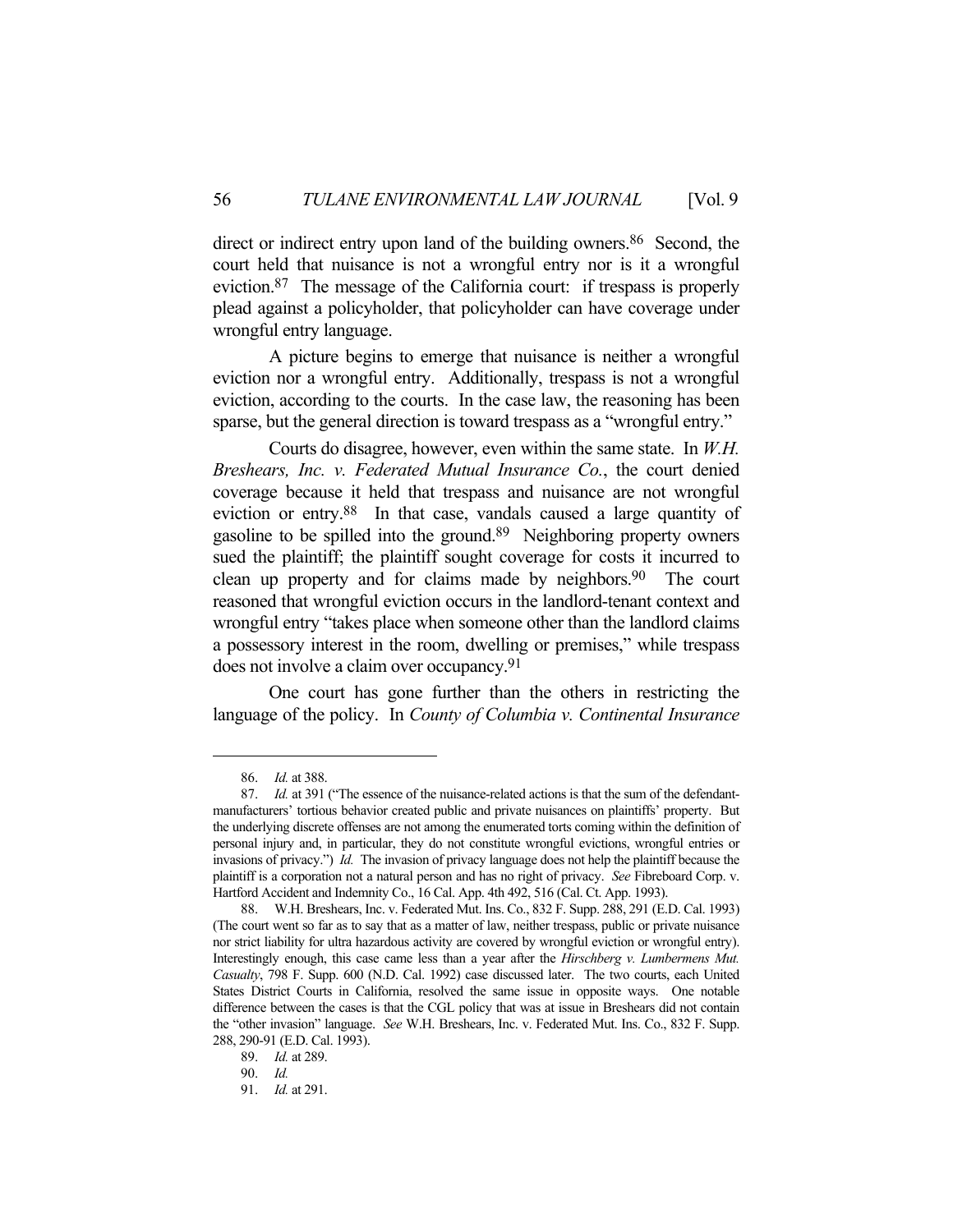*Co.*, the court reasoned that PIL coverage "is limited to liability for purposeful acts aimed at dispossession of real property by someone asserting an interest therein.  $\cdot$  .  $\cdot$   $\cdot$   $\cdot$   $\cdot$  This court apparently found a requirement in the policy language that a simple trespass is not enough. Regardless of whether there is a requirement of intentional invasion, the court stated that the necessary intent element to be plead is intent to dispossess. The court went so far as to say that, in its view, "an action for environmental damage to real property such as the one pleaded in [the plaintiff's] complaint could not possible constitute a 'wrongful entry or eviction or other invasion of the right of private occupancy' so as to come within the personal injury liability coverage of [the insurer's] policies."<sup>93</sup>

 In the case, the county used a parcel of land for solid waste disposal.<sup>94</sup> Some of the wastes disposed there allegedly leached onto adjoining land owned by a hunt club.<sup>95</sup> The hunt club sued the county for nuisance and trespass and alleged that the actions of the county were putting the hunt club "out of its own property in an unlawful manner and continue[d] to hold and keep [the club] out of its property by unlawful means."96 The court reasoned that the coverage, unlike the broad general liability coverage, was meant to be narrow and only cover defined risks.<sup>97</sup> Thus, the case stands for the proposition that neither trespass nor nuisance can be either a wrongful entry or wrongful eviction.

 The greater weight of authority accepts trespass as a wrongful entry, with only a minority of courts indicating that the policy language can not apply to these torts. The cases differ on two issues: the application of the policy language outside of the landlord-tenant context and the issue of whether intent to dispossess is a requirement of the policy language. For policies with the "other invasion" language, the equation may be changed somewhat. This is the next topic.

 <sup>92.</sup> County of Columbia v. Continental Ins. Co., 595 N.Y.S.2d 988, 991 (N.Y. App. Div. 1993).

 <sup>93.</sup> *Id.*

 <sup>94.</sup> *Id.* at 989.

 <sup>95.</sup> *Id.*

 <sup>96.</sup> *Id.*

 <sup>97.</sup> County of Columbia v. Continental Ins. Co., 595 N.Y.S.2d 988, 991 (N.Y. App. Div.

<sup>1993).</sup> The court noted the enumerated covered "offenses." *See supra* note 10.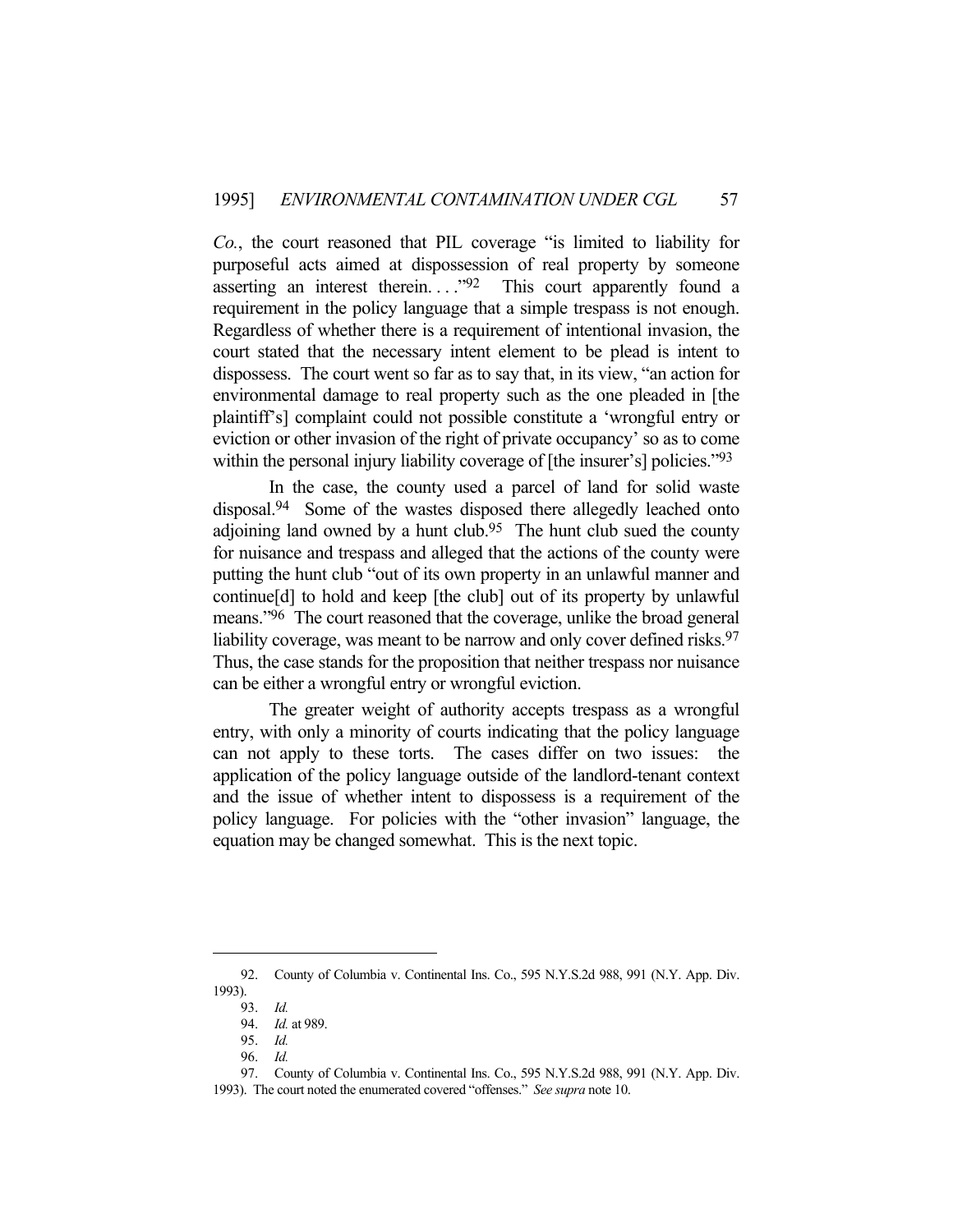## *B. Can Common Law Torts such as Trespass and Nuisance be Considered "Other Invasion[s] of the Right of Private Occupancy*"?

 There are convincing arguments for considering trespass and nuisance as "other invasion[s] of the right of private occupancy." First, the addition of the phrase "other invasion . . ." evinces an intent to expand the breadth of "wrongful eviction or entry." If insurers meant to limit the breadth of these offenses, the phrase should have been left out. It adds to the breadth of the use of the conjunctive "or." Second, if trespass and nuisance are not "other invasions of the right of private occupancy," then it is unclear what the phrase would include. Courts generally strive to read meaning into language instead of making language essentially useless.

 There are also plausible arguments for denying coverage of trespass and nuisance under this language. First, courts generally apply the interpretive principle of *ejusdem generis*98 and read all three offenses together. This rule requires that the "other invasion" language be limited to torts of the same class as wrongful eviction or wrongful entry.99 If trespass and nuisance are wholly different from wrongful eviction and wrongful entry, then they can not be considered an invasion of the right of private occupancy.100 Further definition provides insight into why trespass and nuisance should be considered an other invasion of the right to private occupancy.

- 1. Defining the Terms
	- a. Occupancy and Possession

 One word that stands out in the phrase "other invasion of the right of private occupancy" is the word "occupancy." Defining this term clarifies the rights associated with the concept of occupancy and how those rights can be invaded.

 <sup>98.</sup> This term is defined as "where general words follow the enumeration of particular classes of things, the general words will be construed as applying only to things of the same general class as those enumerated." BLACK'S LAW DICTIONARY 517 (6th ed. 1990).

 <sup>99.</sup> Parties arguing for policyholders tend to define this doctrine as meaning "of the same kind" while those arguing for insurers tend to define this term as meaning "of the same or lesser kind." Insurers emphasize the restrictive nature of the doctrine.

 <sup>100.</sup> I will not spend time enumerating the historical differences. This has been done convincingly in Bowman, William J., & Hofer, Patrick F., *The Fallacy of Personal Injury Liability Insurance Coverage for Environmental Claims*, 12 VA.ENVTL.L.J. 393 (1993).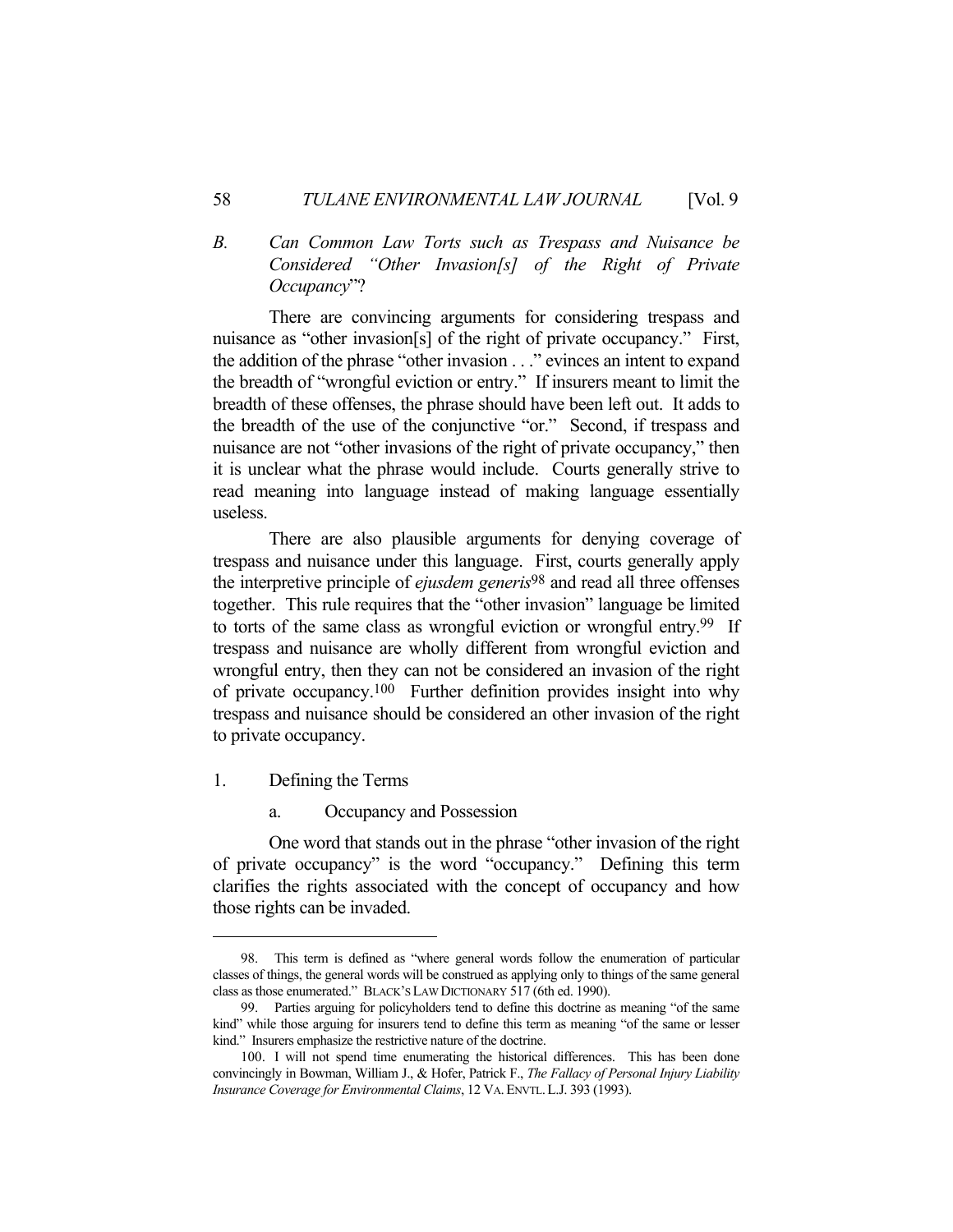At a basic level, occupancy involves the possession, use, and control of real property. "Occupancy" means "[t]aking possession of property and use of the same."<sup>101</sup> An "occupant" is a "[p]erson in possession" or a "[p]erson having possessory rights, who can control what goes on premises" or "[o]ne who has actual use, possession or control of a thing."102 "Possession" is defined as "[h]aving control over a thing with the intent to have and to exercise such control."103 The definitions are circular: "[A] person who is in possession of land includes only one who is in occupancy of land with intent to control it."<sup>104</sup> "By 'occupancy' is meant such acts done upon the land as manifest a claim of exclusive control of the land, and indicate to the public that he who has done them has appropriated it."<sup>105</sup> So occupancy involves possession and use, and possession denotes control. Therefore, possession with control is equivalent to occupancy.106

 These concepts have a broad sweep. It is apparent that if a party owns and lives on a piece of real estate the party has physical possession of the real estate and is considered an occupant. Without question, ownership connotes control, however, occupancy embraces more than ownership of real estate. The concept of occupancy may even extend to those who are not lawfully in possession.107 Additionally, and more importantly, the preceding definitions make it apparent that a party need not own property to occupy it, therefore the definitions extend to tenants as well as to owners.108 Furthermore, since possession, control, and use

 <sup>101.</sup> BLACK'S LAW DICTIONARY 1078 (6th ed. 1990); *see also* RESTATEMENT (SECOND) OF TORTS § 157, cmt. a (1965).

 <sup>102.</sup> BLACK'S LAW DICTIONARY 1078 (6th ed. 1990).

 <sup>103.</sup> *Id.* at 1163.

 <sup>104.</sup> RESTATEMENT (SECOND) OF TORTS § 157 (1965).

 <sup>105.</sup> *Id.* at cmt. a.

 <sup>106.</sup> It is important not to make deductive mistakes. If either possession or occupancy are more broadly defined than the other, then it would be illogical to argue that while one equals the other, the inverse is true also. In that case, if "X is a subset of Y," then Y can not equal X. For example, although occupancy includes control, control can not be equated with occupancy because control is only one part of the definition of occupancy. Here, however,  $X=Y$  and  $Y=X$  (occupancy = possession and possession = occupancy) because the definitions are so circular.

 <sup>107. &</sup>quot;Possession of land may be acquired by one who is not by law entitled to it and thus, as against another, may not be rightful." RESTATEMENT (SECOND) OF TORTS § 157, cmt b (1965).

 <sup>108.</sup> This is a tautology: tenants that have an estate for years have possession and control over real property for the term of their tenancy. None of the definitions are limited to owners exclusively. Those with leaseholds have control over the property even to the exclusion of the actual owner.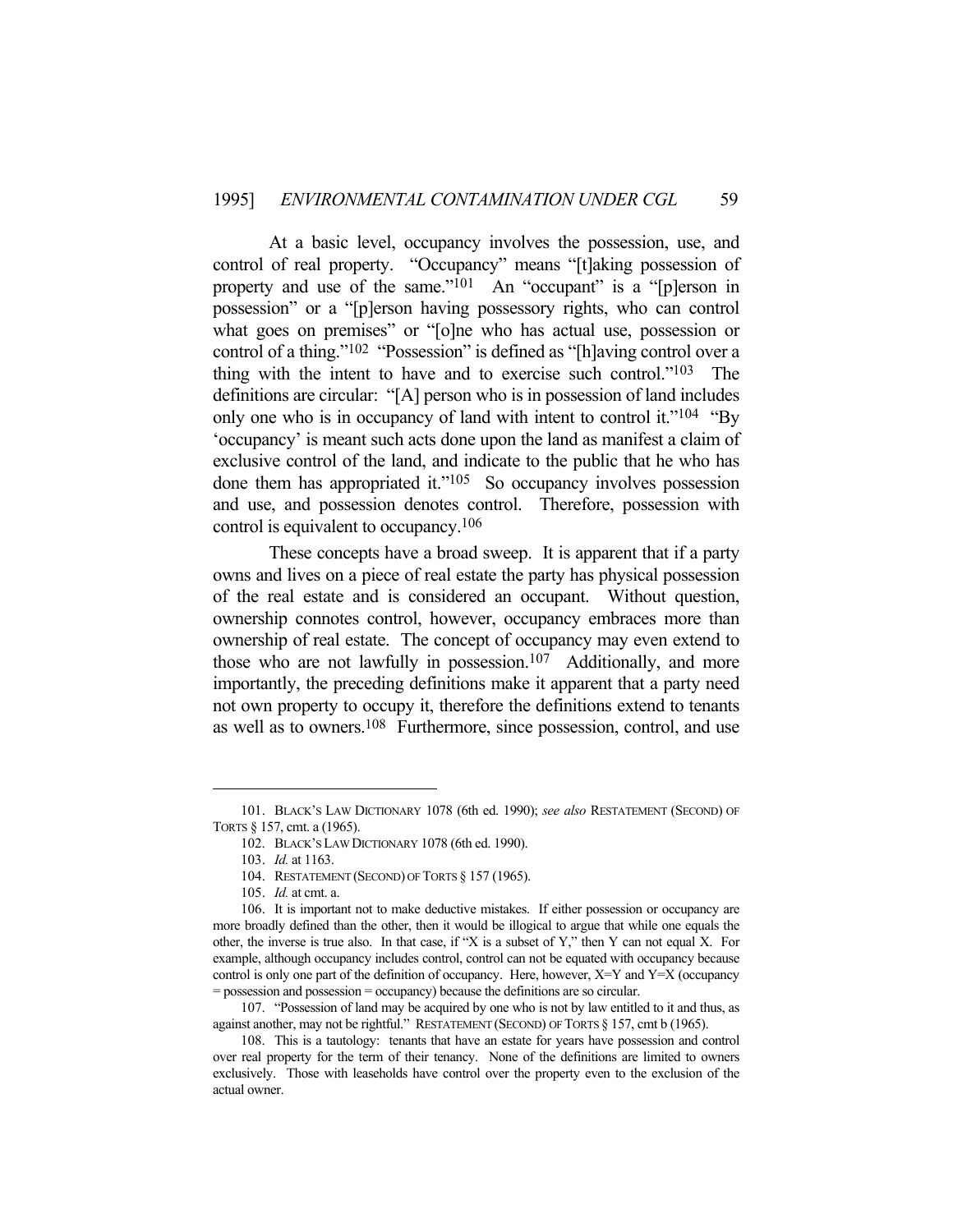are not confined to residential real estate, it is logical to apply this concept to owners and tenants of commercial real estate also.109

 Occupancy focuses on possession and, ultimately, control. An "invasion" of the "rights" of occupancy must be action adverse to the occupant's control or possession.110 Interference with a person's occupancy involves interference with the person's control over the property.

b. Occupancy's Relationship to Nuisance and Trespass

 Both trespass and nuisance are interferences with an occupant's rights. Nuisance suits can be maintained by those with mere possession of property; one need not be the owner of the property.111 A modern view is that nuisance is an interference with the lawful enjoyment of property by someone who is in lawful possession.112 Injured possessors no longer need to demonstrate that they are the owners of the property.113 Nuisance, then, is an interference with an occupant's enjoyment of property.114 One element of control is the ability to enjoy the property. Enjoyment free from interference is a "right" of control. Control is one of the "rights" associated with occupancy. If enjoyment of property is threatened, then occupancy is threatened. Therefore, nuisance is a threat to rights inherent in occupancy.

 Trespass' relationship to occupancy is very similar. Trespass is an entry onto land possessed by another.115 One of the most basic "rights" of occupancy is the ability to exclude others.<sup>116</sup> Acts of trespass are interferences with one of the "rights" inherent in occupancy. Both

 <sup>109.</sup> Once again, this is tautology: the definitions of these concepts are not restricted to certain types of real property. It is difficult to imagine why possession, control, and use would be any different for commercial property.

 <sup>110.</sup> There may be other "rights" that attach to an occupant/possessor/controller of land, but they are not clearly defined in the law and they are not relevant to this discussion.

 <sup>111. 66</sup> C.J.S. *Nuisances* § 82a (1950).

 <sup>112.</sup> *See* 58 AM.JUR. 2d *Nuisances* § 46 (1989).

 <sup>113.</sup> *See id.*

 <sup>114.</sup> Occupancy is defined as possession. *See supra* p. 59. If nuisance is an interference with a possessor's enjoyment of property, then it follows that nuisance is an interference with an occupant's enjoyment of property.

 <sup>115.</sup> *See* J.D. LEE & BARRY LINDAHL, MODERN TORT LAW: LIABILITY AND LITIGATION § 38.01, 343 (rev. ed. 1990) ("Trespass is an offense against possession.").

 <sup>116.</sup> RESTATEMENT OF THE LAW OF PROPERTY § 1 (1965) (A right is a "legally enforceable claim of one person against another, that the other shall do a given act, or shall not do a given act.").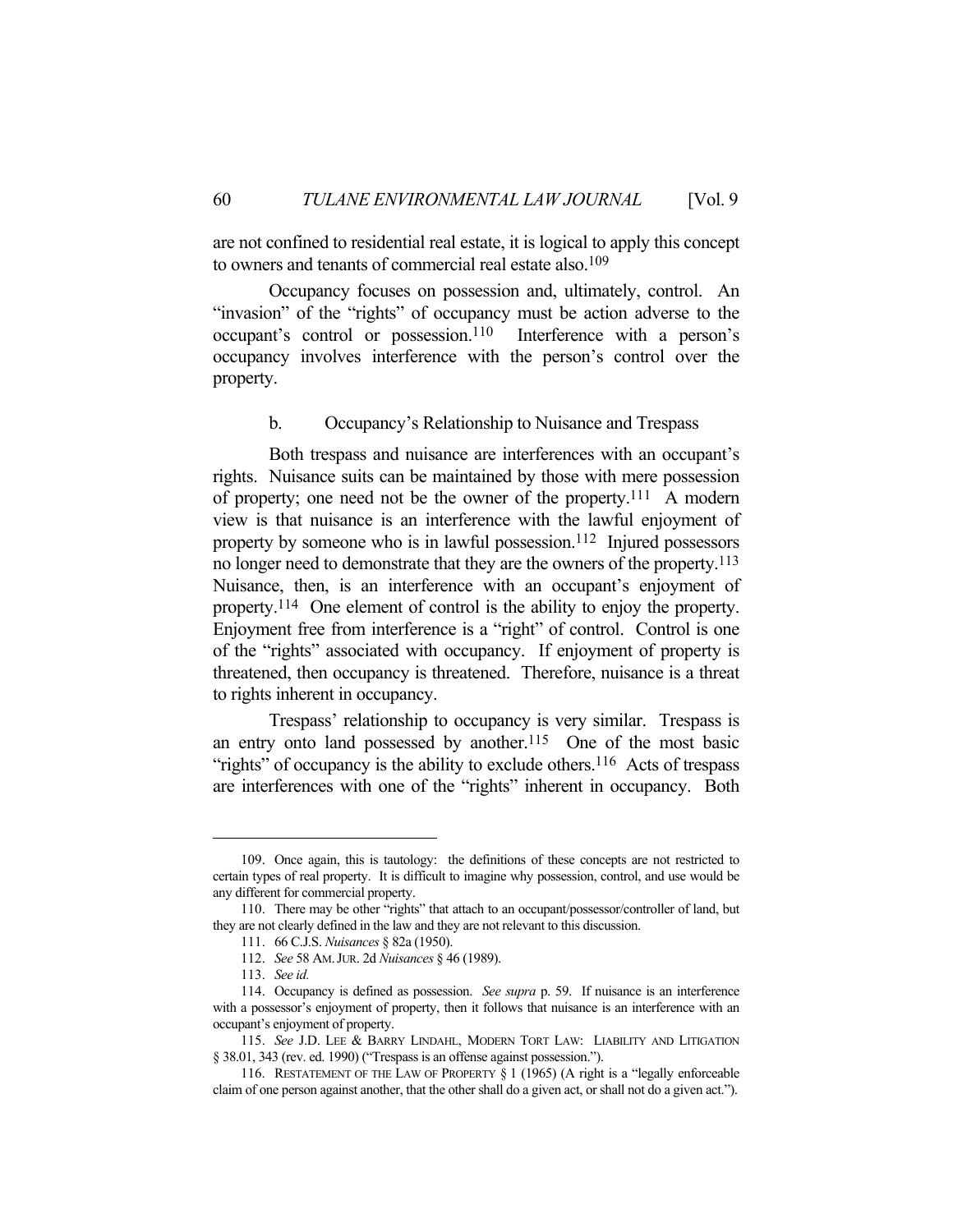trespass and nuisance, under modern definitions, are interferences with the bundle of rights inherent in occupancy.117

### 2. The Cases

 Similar issues appear under insurance policies containing the "other invasion" language. Courts have generally held that trespass and nuisance are "other invasions of the right of private occupancy."

 The First Circuit, in *Titan Holdings Syndicate, Inc. v. City of Keene*, held that odors and fumes that interfere with the quiet enjoyment and use of property can be considered "other invasion[s] of the right of private occupancy."118 The court found this clause ambiguous and read it against the insurer in favor of coverage.<sup>119</sup>

 Other courts have followed the reasoning of *Titan Holdings*. 120 In *Hirschberg v. Lumbermens Mutual Casualty*, a lessee had been held liable for trespass and nuisance causing trichloroethylene (TCE) contamination and the lessee sued its insurance carrier for coverage.121 The court held that because the "other invasion" language was ambiguous, it should be resolved against the insurer.<sup>122</sup> Given this ambiguity, the court construed the language to cover trespass and nuisance.123

 As noted earlier, a federal district court in *Gould, Inc. v. Arkwright Mutual Insurance Co*. held that the language "other invasion of the right of private occupancy" was ambiguous and, therefore the

 <sup>117.</sup> Once again, I make no claim that all of the rights of occupancy are threatened. The only two rights relevant to this discussion are the right to exclude others and the right to control and therefore the right to enjoy property. These rights are affected or threatened by trespasses and nuisances, respectively.

 <sup>118.</sup> Titan Holdings Syndicate, Inc. v. City of Keene, 898 F.2d 265, 273 (1st Cir. 1990).

 <sup>119.</sup> *Id.* (citing Town of Epping v. St. Paul Fire and Marine Ins. Co., 444 A.2d 496 (N.H 1982) and Town of Goshen v. Grange Mutual Ins. Co., 424 A.2d 822 (N.H. 1980), which dealt with this language in non-environmental contexts.) The court in *Titan Holdings* reversed and remanded the case, so that the insurance company could put on evidence that there was a different understanding between the parties as to what the "other invasion" language meant. New Hampshire law allows the insurer to overcome the presumption that the insurance language should be construed in favor of the insured by offering extraneous evidence of the parties' intentions. *Id.* at 272-73.

 <sup>120.</sup> *See*, *e.g.*, Hirschberg v. Lumbermens Mut. Casualty, 798 F. Supp. 600 (N.D. Cal. 1992); Gould, Inc. v. Arkwright Ins. Co., 829 F. Supp. 722 (M.D. Pa. 1993).

 <sup>121.</sup> *Hirschberg*, 798 F. Supp. at 602.

 <sup>122.</sup> *Id.* at 604.

 <sup>123.</sup> *Id.* at 604-05 (citing *Titan Holdings* and Donald F. Faberstein and Francis J. Stillman, *Insurance for the Commission of Intentional Torts*, 20 HASTINGS L.J. 1219, 1241 n.96 (1969)).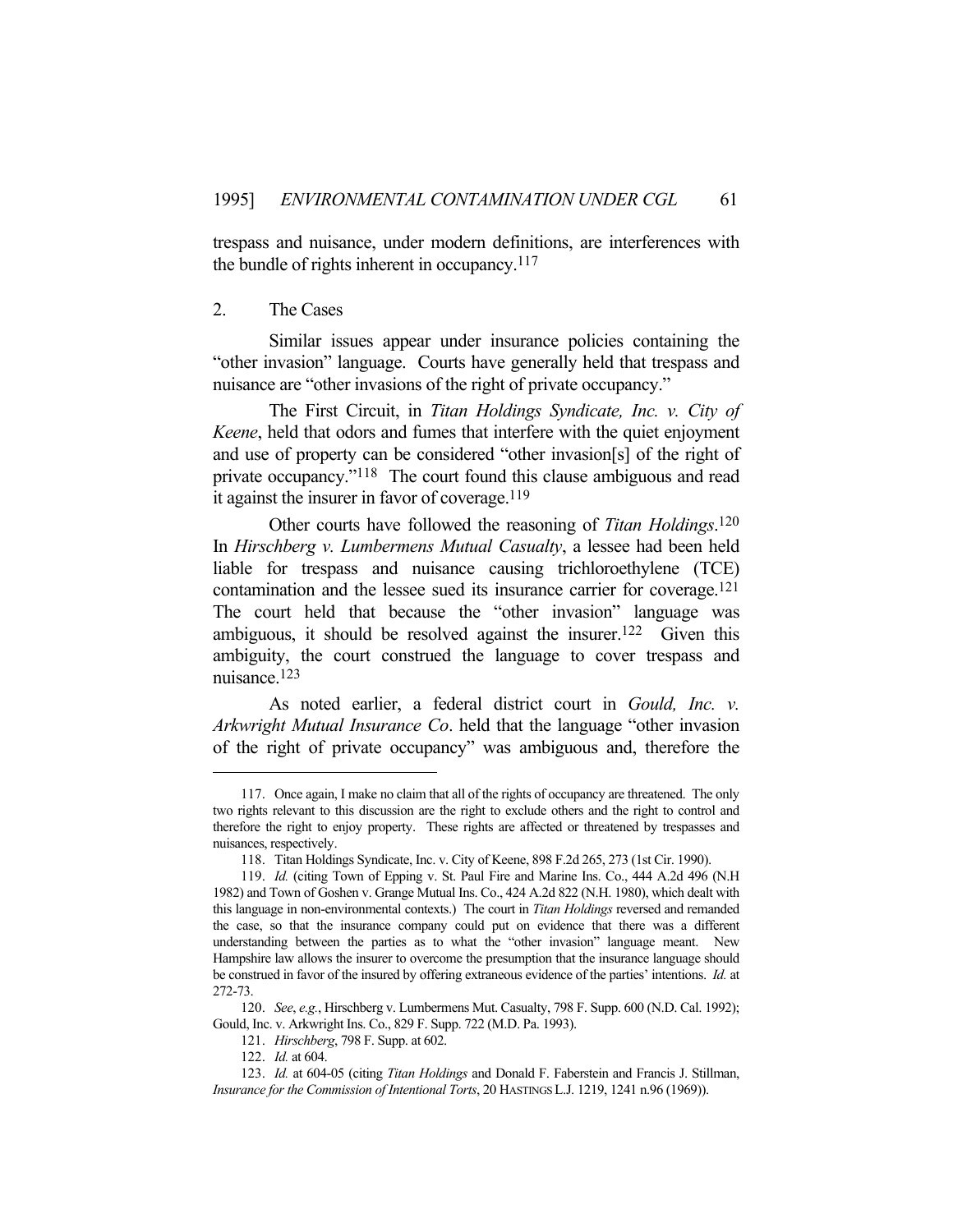ambiguity should be resolved in favor of insured.<sup>124</sup> The court favorably discussed the *Titan Holdings* and *Hirschberg* opinions.125

 Some courts have restricted the "other invasion" language to applications in the landlord-tenant context only. Most notable is *Decorative Center of Houston v. Employers Casualty Co.*, in which a company hired a contractor to build a commercial building next to a residential area.126 The project reportedly caused flooding, noise, and damage to the adjoining property.<sup>127</sup> The adjoining homeowners sued the company for nuisance and trespass, alleging that the construction was causing them physical and mental harm.128 The CGL insurer defended the suit, but refused to indemnify the company or the contractor because the jury found that the contractor had intentionally injured the homeowners.<sup>129</sup> The insurer brought a declaratory judgment action against the company in order to avoid indemnification.<sup>130</sup>

 The language at issue in the case was "other invasion of the right of private occupancy."131 The court found that the policy language was unambiguous.132 It also stated that "[t]he phrase in question is not a legal term or phrase of art."133 According to the court, the plain language of the phrase must mean that:

> The right of "private occupancy" can only refer to those rights associated with an individual's act of inhabiting the premises, and not to rights associated with the individual's right to use and enjoy the inhabited premises.... [The offenses of wrongful eviction, entry, or other invasion of the right of private occupancy] are meant to cover only landlord-tenant situations, or, if

 <sup>124.</sup> Gould, Inc. v. Arkwright Mut. Ins. Co., 829 F. Supp. 722, 729 (M.D. Pa. 1993).

 <sup>125.</sup> *Id. at* 726-28. Also noted was the case of Napco, Inc. v. Fireman's Fund Ins. Co., No. 90-0993, slip op. (W.D. Pa. May 22, 1991), which held that the language of the policy was ambiguous and resolved in favor of the insured.

 <sup>126.</sup> Decorative Ctr. of Houston v. Employers Casualty Co., 833 S.W.2d 257, 258 (Tex. Ct. App. 1992).

 <sup>127.</sup> *Id.*

 <sup>128.</sup> *Id.* at 259.

 <sup>129.</sup> *Id.*

 <sup>130.</sup> Decorative Ctr. of Houston v. Employers Casualty Co., 833 S.W.2d 257, 259 (Tex. Ct. App. 1992).

 <sup>131.</sup> *Id.* at 260.

 <sup>132.</sup> *Id.*

 <sup>133.</sup> *Id.* (citing Beltway Management Co. v. Lexington Landmark Ins. Co., 746 F. Supp. 1145, 1156 (D.D.C. 1990)).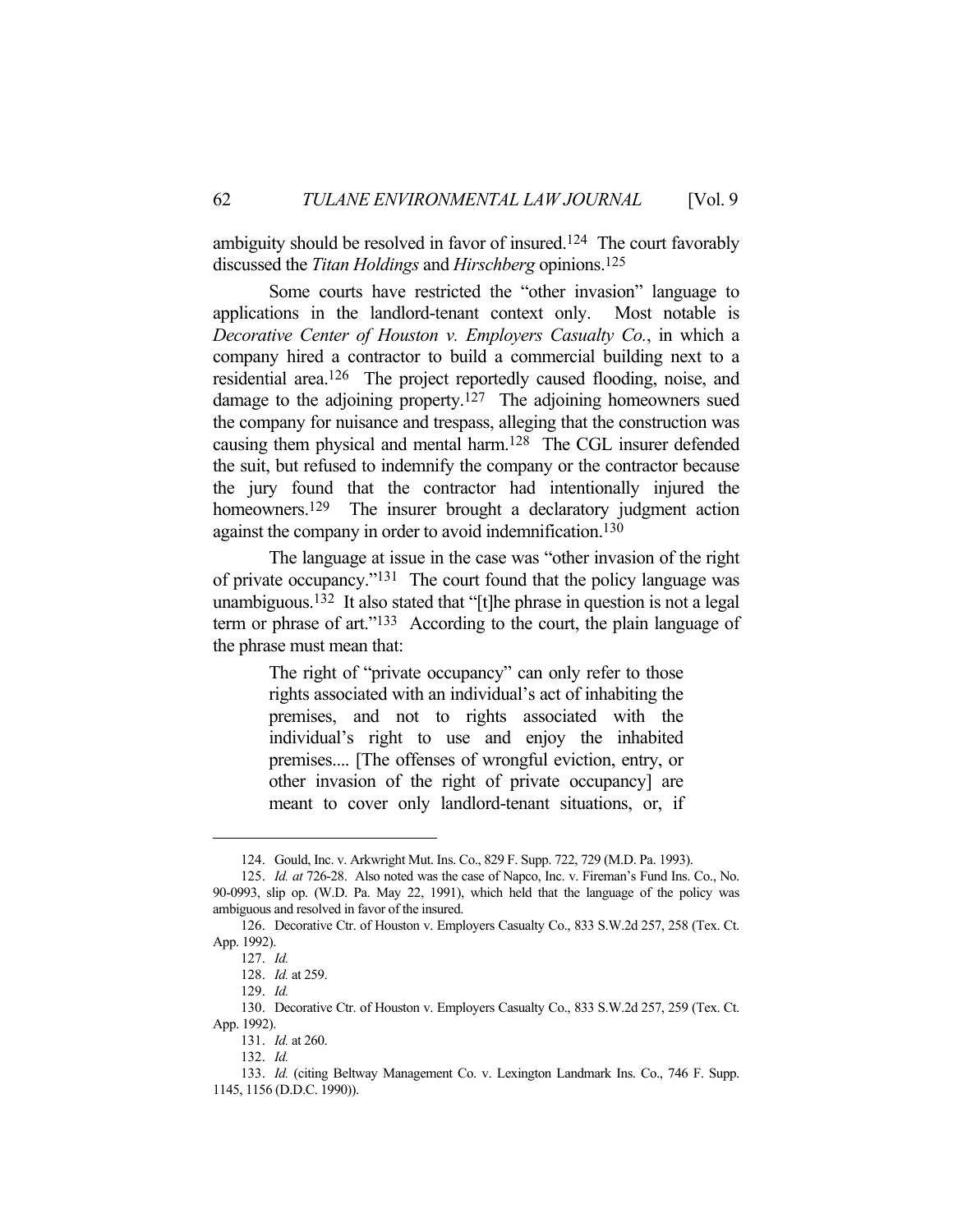extended, only similar instances where the defendant insured has some superior right of occupancy to that of the plaintiff.134

The court arrived at this conclusion by using the *Webster's Dictionary* definition of "occupancy," which defines "occupancy" as including "possessing," "holding," or "residing."<sup>135</sup> The court understood this definition to require habitation.136 It is difficult to see how the adverse effects on the use and enjoyment of the adjoining landowners property did not affect the habitability of the property and, in turn, affect their occupancy. Clearly, the plaintiffs in the underlying lawsuit were inhabiting the property affected by the actions of the policyholder and clearly, their inhabitation was affected by the policyholder's actions.137 As such, the court's distinction between habitation and use is dubious.

 According to the court, the "other invasion" covers claims against landlords for breaches of the implied warranty of habitability.138 Beyond the landlord-tenant context, there can be coverage "when the occupier has a vested interest in the occupancy of the premises."139 This part of the court's opinion is the most cryptic. The landowners in the underlying case certainly had a vested right in the occupancy of their own premises, therefore, by the court's own reasoning, there should be coverage.

 The *Decorative Center* court decided that the language in the policy should be read strictly<sup>140</sup> and that trespass and nuisance should be covered only under the basic CGL coverage, if at all.141 Since there was

 <sup>134.</sup> Decorative Ctr. of Houston v. Employers Casualty Co., 833 S.W.2d 257, 261 (Tex. Ct. App. 1992).

 <sup>135.</sup> *Id.*

 <sup>136.</sup> *Id.*

 <sup>137.</sup> Decorative Ctr. of Houston v. Employers Casualty Co., 833 S.W.2d 257, 258 (Tex. Ct. App. 1992).

 <sup>138.</sup> *Id.* at 262 (quoting Beltway Management Co. v. Lexington Landmark Ins. Co., 746 F. Supp. 1145, 1156 (D.D.C. 1990)).

 <sup>139.</sup> Decorative Ctr. of Houston v. Employers Casualty Co., 833 S.W.2d 257, 263 (Tex. Ct. App. 1992).

 <sup>140.</sup> *Id.* at 260.

 <sup>141.</sup> *Id.* at 262-63 (The court would have excluded trespass and nuisance from the basic CGL coverage, stating that coverage does not apply to intentional acts). This double-coverage argument has arisen frequently. Insurers argue that a liberal reading of PIL would permit insureds "to seek coverage under two separate and distinct parts of the policy for the same exact allegations. This construction would expose the Insurers to a form of double liability that plainly was not contemplated by the terms of the policy." Amicus Brief of Insurance Envtl. Litig. Ass'n at 13; County of Colombia v. Continental Ins. Co., 189 A.D.2d 391 (N.Y. App. Div. 1993) (No. 326-90), *appeal denied*, 627 N.E.2d 513, 606 (N.Y. 1993), *order aff'd*, 634 N.E.2d 946 (N.Y. 1994).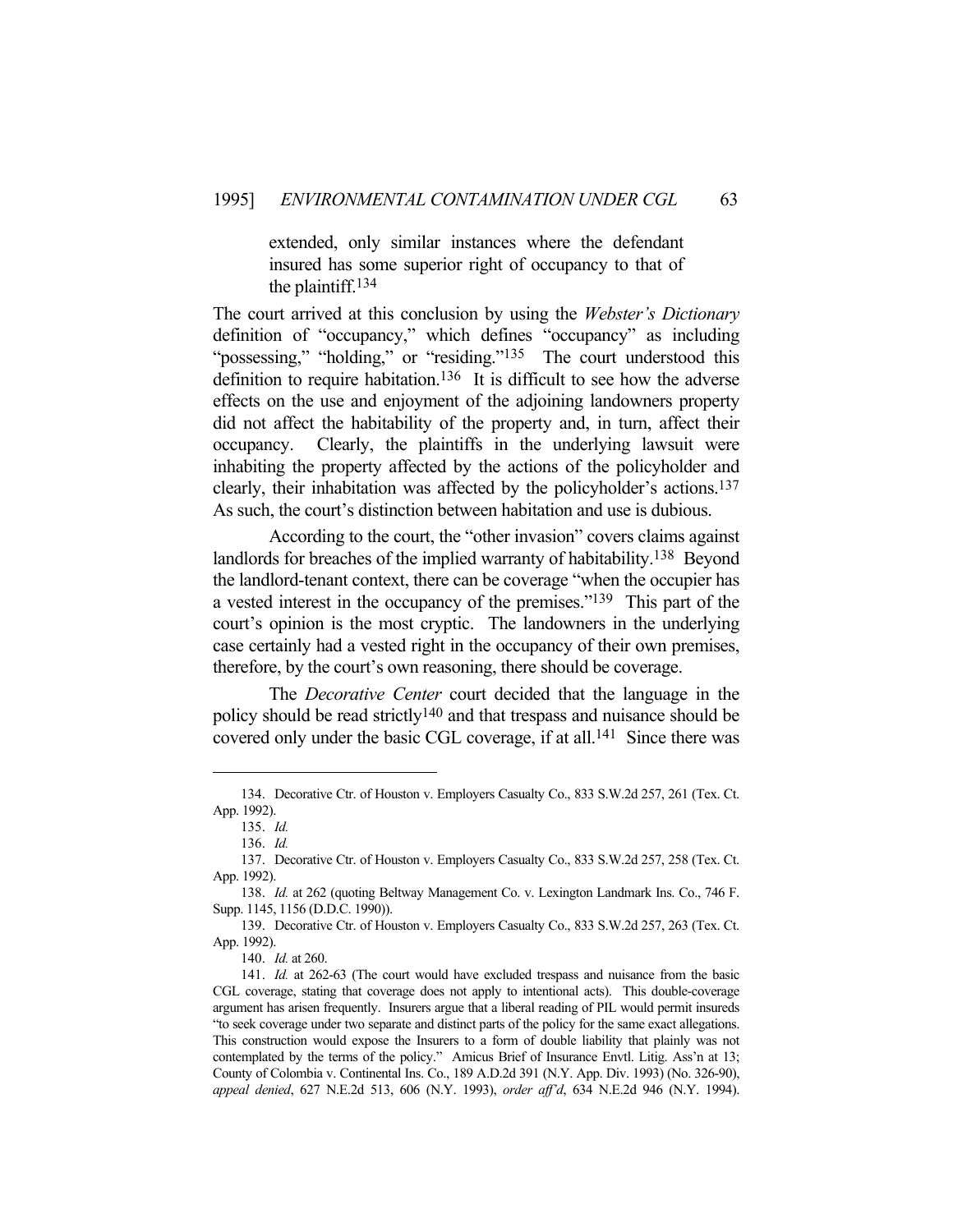no landlord-tenant relationship, the court implied that something more then simple interference with the use of property would be required for coverage.142

 The court in *County of Columbia v. Continental Insurance Co.* held that trespass and nuisance can not come under the "other invasion" language.<sup>143</sup> In reaching this determination, the court reasoned that the entire phrase needed to be read together and read strictly.144 Because of the definitions of "wrongful entry" and "wrongful eviction," the court emphasized that invasions of the right of private occupancy must involve actual interference with possessory rights to real property.145

 It is important to limit this case to its fact-specific context: "[T]he issue is not whether a nuisance or trespass claim may possibly fit within the policies' personal injury coverage but whether the facts alleged [in the complaint] do."<sup>146</sup> Thus, in New York it is unclear how much of an interference with property is needed to fall within the "other invasion" language.

 Other theories have been introduced as to why trespass and nuisance should not be covered under "other invasion" language. For example, one court read all of the PIL offenses as involving issues of individual freedom, but not property damage.147 Other courts have not disclosed their reasoning for denying coverage in written opinions.<sup>148</sup>

Similarly, no court would allow a policyholder to seek recovery under both fire and automobile policies, even where a post-collision fire caused a significant portion of the injury. *Id*.

 <sup>142.</sup> Decorative Ctr. of Houston v. Employers Casualty Co., 833 S.W.2d 257, 263 (Tex. Ct. App. 1992).

 <sup>143.</sup> County of Columbia v. Continental Ins. Co., 595 N.Y.S.2d 988, 991 (N.Y. App. Div. 1993).

 <sup>144.</sup> *Id.* 

 <sup>145.</sup> *Id.* 

 <sup>146.</sup> *Id.* at 990-91.

 <sup>147.</sup> Straits Steel & Wire Co. v. Michigan Millers Mut. Ins. Co., No. 91-72991, slip op. at 8 (Mich. Cir. Ct., Kent County June 10, 1992).

 <sup>148.</sup> Biddle Sawyer Corp. v. National Union Ins. Co., Doc. No. Mon-L-5219-91 (N.J. Sup. Ct., Monmouth Co., Law Div., July 24, 1992). Similarly, in an action by Spokane County, to get coverage for contamination of ground water by landfills that it operated, the court stated that "[i]t would defy logic to label the type of property damage alleged in this case as personal injury." Spokane County v. American Re-Ins. Co., No. CS-90-256-WFN, slip op. at 5 (E.D. Wash. May 12, 1993).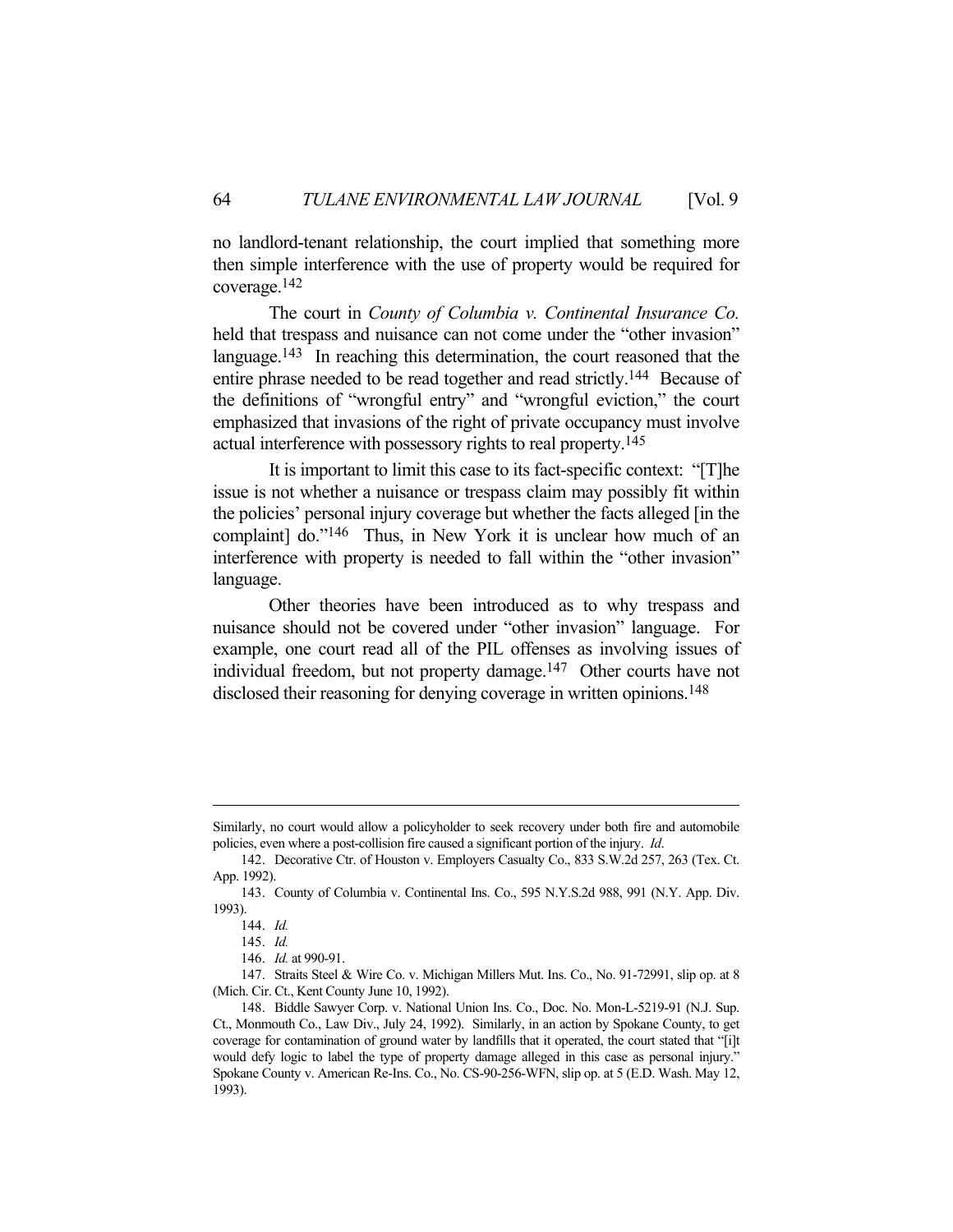## III. PERSONAL INJURY PROTECTION IN CASES INVOLVING STATUTORY CAUSES OF ACTION

 Often insureds are not sued by adjoining landowners but rather by the state or federal government entities that enforce environmental laws. These entities typically do not sue for trespass or nuisance, but act under the authority of statutes such as CERCLA or RCRA. Such actions can range from a letter indicating that the insured's property is a suspected source of contamination to a full lawsuit.

 When insureds seek coverage solely for state or federal agency action, without involving trespass and nuisance claims, the previously discussed dynamics change dramatically. By definition, when an insured is pursued by a government agency, there is no private occupant involved; therefore, it is questionable whether rights of private occupancy are violated. Remedies for environmental law violations are unlike common law remedies for trespass and nuisance. Violating an environmental statute does not necessarily lead to an invasion of private occupancy rights because the rights being vindicated by enforcement are the rights of the general public.

### *A. Courts Denying Coverage*

 Several courts have used the rationale that PIL coverage requires a claim against the policyholder by private occupants and not a governmental unit.149 In *Harrow Products, Inc. v. Liberty Mutual Insurance Co.*, the Michigan Department of Health detected TCE in a municipal water supply.150 The Department of Natural Resources investigated, traced it to the plaintiff's site, and requested a remediation plan.151 Charges were brought under the Michigan Water Resources Commission Act, the Michigan Environmental Protection Act, and CERCLA.152 The company that owned the site sought insurance coverage for the remediation.153 One of the insurers provided coverage

 <sup>149.</sup> *Id.*

 <sup>150.</sup> Harrow Products, Inc. v. Liberty Mut. Ins. Co., 833 F. Supp. 1239, 1241 (W.D. Mich. 1993).

 <sup>151.</sup> *Id.*

 <sup>152.</sup> *Id.* at 1241-42.

 <sup>153.</sup> *Id.* at 1241.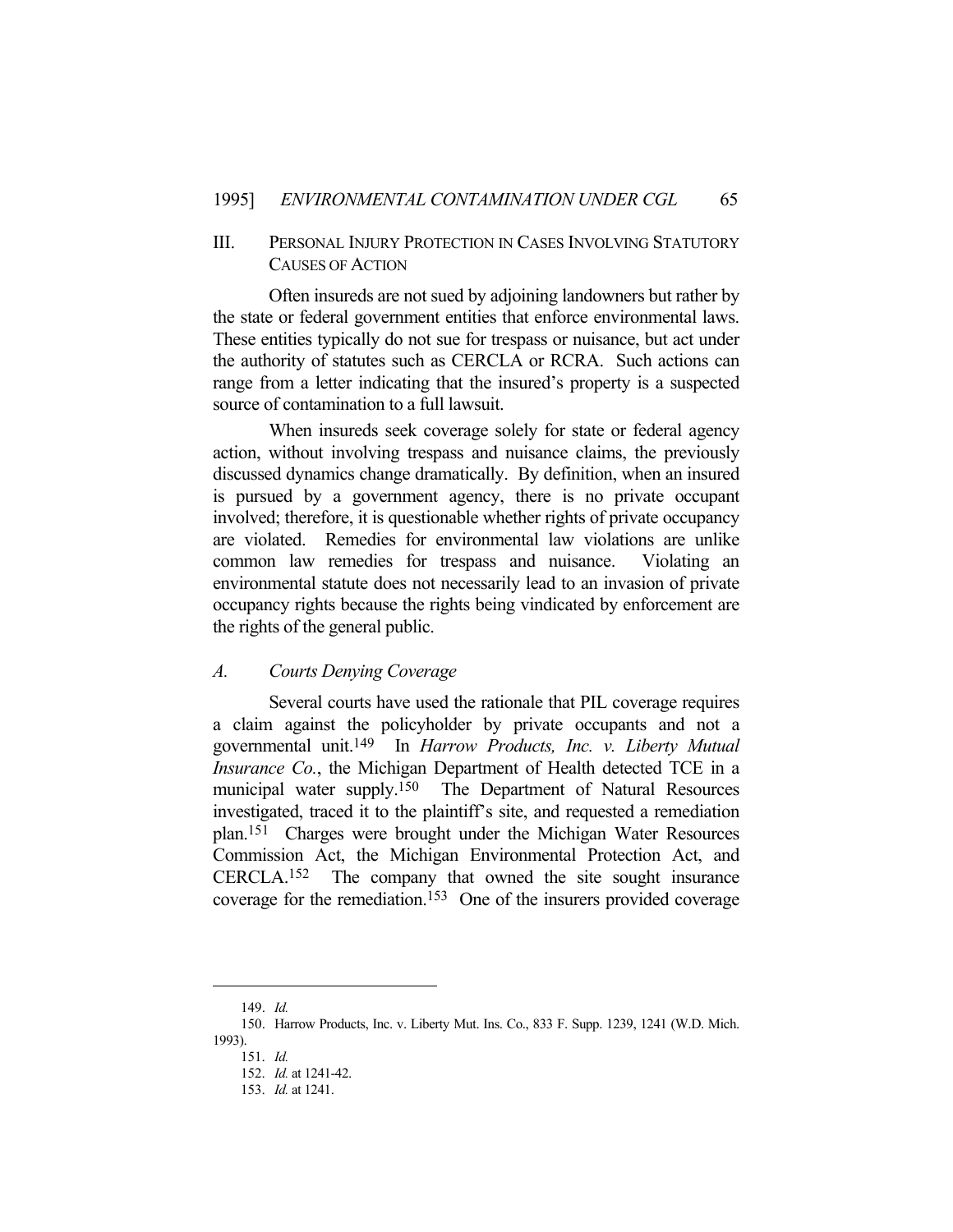for approximately a year, but then denied coverage because of pollution exclusions in the policy.154

 The court stated that PIL coverage only applies when privateparty occupants of property have brought suit.<sup>155</sup> Since no private-party occupants had sued the company, the court held that there was no PIL coverage.156 According to the court, the agencies were vindicating the rights of the general populace to uncontaminated ground waters.157

 The court in *Morton Thiokol, Inc. v. General Accident Insurance Co.*, followed the same reasoning.158 The case dealt with the site of an old mercury processing plant that caused contamination of ground water after 268 tons of waste seeped into the ground and nearby creeks.<sup>159</sup> In a prior suit, a trial court imposed liability on a previous owner for creating a public nuisance.160 The later owner argued that the finding of nuisance meant that there was coverage under PIL.161 The *Morton* court held that there could not be an invasion of the right of private occupancy because the contaminated waters were public property.162

 <sup>154.</sup> *Id.* 

 <sup>155.</sup> Harrow Products, Inc. v. Liberty Mut. Ins. Co., 833 F. Supp. 1239, 1246 (W.D. Mich. 1993). In so doing, the court agreed with prior case law. *Id.* at 1243; *see also Titan Holdings; Pipefitters Welfare Educ. Fund v. Westchester Fire Ins. Co., 976 F.2d 1037 (7th Cir. 1992); Hirschberg; Gregory v. Tennessee Gas Pipeline Co., 948 F.2d 203 (5th Cir. 1991).*

 <sup>156.</sup> Harrow Products, Inc. v. Liberty Mut. Ins. Co., 833 F. Supp. 1239, 1246 (W.D. Mich. 1993).

 <sup>157.</sup> *Id.* It is interesting to note, however, that the court gave the indication that the state or village might have sued as subrogees or representatives of occupants and thereby met the court's requirement of private occupants. *Id.*

 <sup>158.</sup> Morton Thiokol, Inc. v. General Accident Ins. Co., No. C-3956-85, slip op. at 1 (N.J. Super. Ct., Ch. Div. Aug. 27, 1987), *aff'd on other grounds*, No. A-895-89T3, 1991 WL 348049 (N.J. Super. Ct. App. Div. Oct. 2, 1991), *aff'd on other grounds*, 629 A.2d 831 (N.J. 1993).

 <sup>159.</sup> *Id.*

 <sup>160.</sup> *Id*. at 2 (N.J. Super. Ct., Ch. Div. Aug. 27, 1987), *aff'd on other grounds*, No. A-895- 89T3, 1991 WL 348049 (N.J. Super. Ct., App. Div. Oct. 2, 1991), *aff'd on other grounds*, 629 A.2d 831 (N.J. 1993) (citing New Jersey Dept. of Envtl. Protection v. Ventron Corp., 440 A.2d 455, 459 (N.J. Super. Ct. App Div. 1981), *cert. granted*, 450 A.2d 530 (N.J. 1982), *and aff'd as modified*, 468 A.2d 150 (N.J. 1983), *aff'd on other grounds*, No. A-895-89T3, 1991 WL 348049 (N.J. Super. Ct. App. Div. Oct. 2, 1991), *and aff'd on other grounds*, 629 A.2d 831 (N.J. 1993)).

 <sup>161.</sup> *Morton*, No. C-3956-85, slip op. at 27.

 <sup>162.</sup> An additional step in the *Morton* court's reasoning was that there could be no eviction or wrongful entry because there was no dispossession of the creek. *Id.* at 28. The court stated that the

<sup>[</sup>p]laintiff [has] confused the concept of trespass with wrongful entry. Its argument that the common law distinction between nuisance and trespass has been blurred has no relevance to the insurance contract clause with respect to 'personal injury.' Wrongful entry, eviction and occupancy all have to do with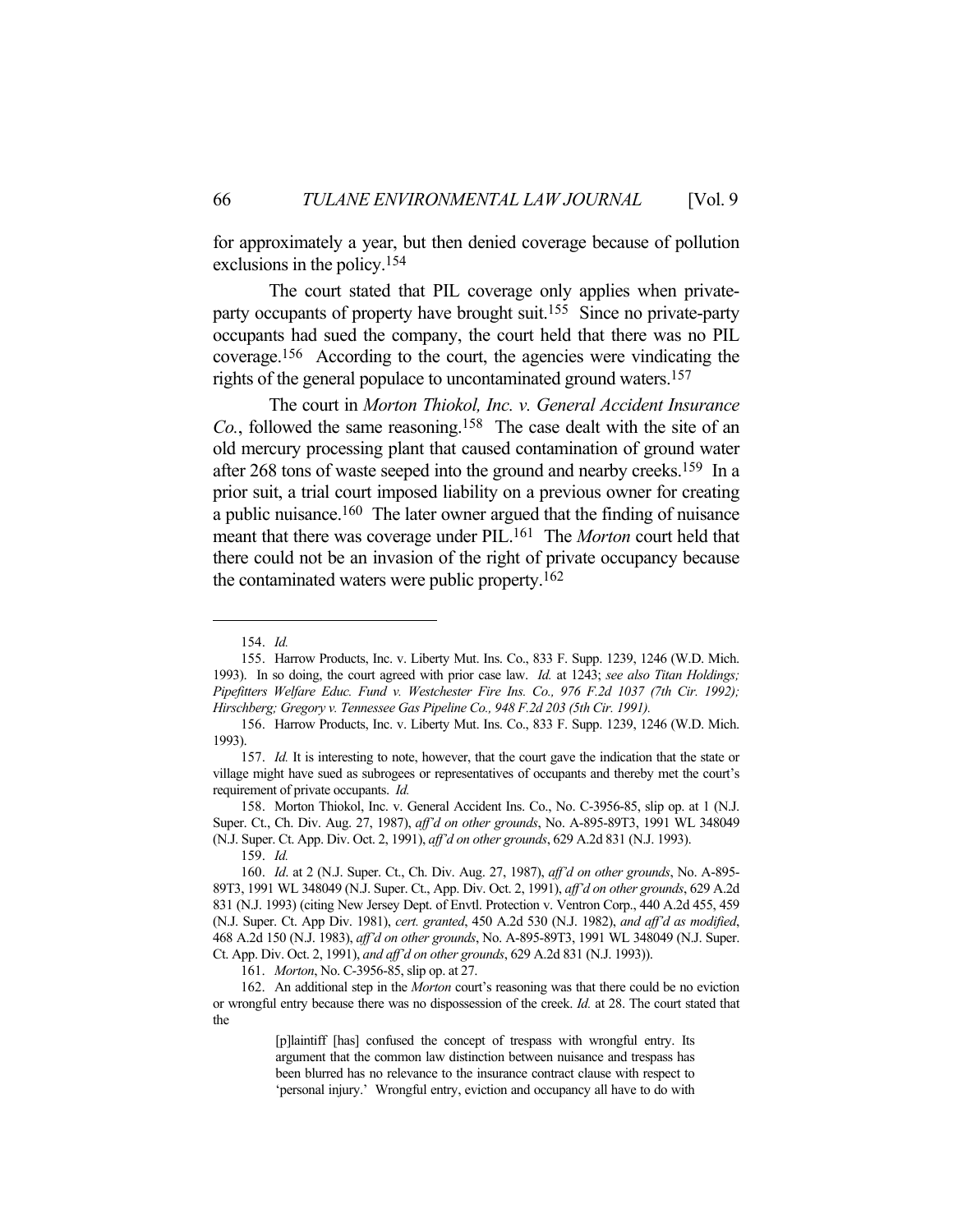Several other courts have distinguished common law nuisance and trespass from statutory actions. A federal court in California noted that statutory actions are wholly unlike claims for invasions of occupancy:

> [T]here is no California authority which supports Intel's contention that CERCLA claims can be construed as claims for wrongful eviction or invasions of the rights of private occupancy. A review of the provisions of CERCLA indicates that it was enacted to vindicate [the] public['s] rights to a clean environment. Its provisions simply do not support the contention that a claim under it, such as made here, in and of itself constitutes a claim for "Wrongful Entry or Eviction, or Other Invasion of the Right of Private Occupancy."163

### *B. Courts Providing Coverage*

 Courts sometimes have not distinguished between common law actions and statutory violations.164 A Wisconsin court sent a clear message that statutory violations are covered under the policy. In *City of Edgerton v. General Casualty Co. of Wisconsin*, the E.P.A. uncovered Volatile Organic Compound (VOC) contamination at a site owned by a company and leased to the city for use as a landfill.<sup>165</sup> The EPA required reporting to the state agency. The Wisconsin Department of Natural Resources threatened action if a remediation plan was not proposed quickly.166 The court rejected the insurer's argument that PIL requires an "unprivileged taking" of real estate by someone claiming a possessory interest.167 The court supported the idea that the policy covered invasions of "another's interest in the private use and enjoyment of land,"

the possession of property. The seepage of toxic waste has nothing at all to do with the possession of [the creek].

*Id.*

 <sup>163.</sup> Intel Corp. v. Hartford Accident & Indemnity Co., No. C-87-20434-RMW (PVT) slip op. at 4 (N.D. Cal. Sept. 9, 1992)(alteration in original).

 <sup>164.</sup> *See*, *e.g.,* Hirschberg v. Lumbermens Mut. Casualty, 798 F. Supp. 600, 602-603 (N.D. Cal. 1992)

 <sup>165.</sup> City of Edgerton v. General Casualty Co. of Wisconsin, 493 N.W.2d 768, 771 (Wis. Ct. App. 1992).

 <sup>166.</sup> *Id.*

 <sup>167.</sup> *Id.* at 780.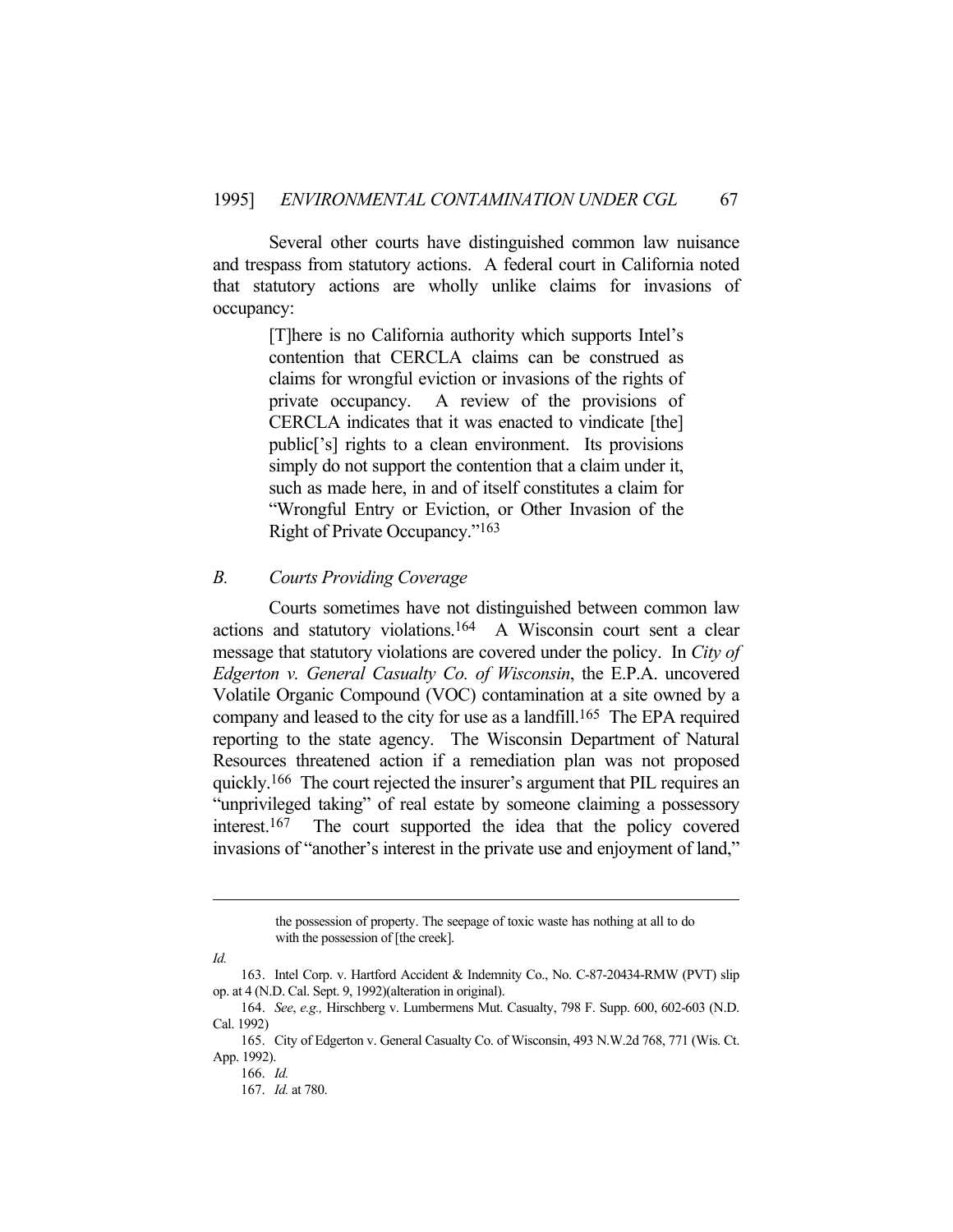including negligent trespass.168 Although the court recognized that ground water contamination involved in the case was not technically an invasion of private rights, it held that,

> access to, and use of, an undefiled underground water supply is a right of private occupancy. The invasion of that right is a personal injury liability which is covered by [the policy language 'wrongful entry or eviction of other invasion of the right of private occupancy'].169

 Another example of a case that fails to distinguish between statutory law and common law is *Pipefitters Welfare Educational Fund v. Westchester Fire Insurance Co*. 170 The action against the plaintiff was initiated by a third party rather than a state agency for statutory violations and recovery of CERCLA response costs.171 The court, however, never seemed to distinguish statutory causes of action from common law causes of action.172

 California state courts may be moving in the same direction. In *Aydin Corp. v. American Employers Insurance Co.*, the court seemed to accept the argument that an invasion of the right of private occupancy could extend to both nuisance and statutory claims.173 In this case, a policyholder's property was contaminated by polychlorinated biphenyls (PCBs) because of production of electrical transformers.174 Several California state agencies and the E.P.A. directed a clean-up of the facility.175

 <sup>168.</sup> City of Edgerton v. General Casualty Co. of Wisconsin, 493 N.W.2d 768, 780-81 (Wis. Ct. App. 1992).

 <sup>169.</sup> *Id*. at 781.

 <sup>170.</sup> Pipefitters Welfare Educ. Fund v. Westchester Fire Ins. Co., 976 F.2d 1037 (7th Cir. 1992).

 <sup>171.</sup> *Id*. at 1039 n.1. I have included this case in this section because there were no explicit allegations of trespass or nuisance and the action was apparently based on a statutory right of contribution for CERCLA clean-up costs.

 <sup>172.</sup> *Id.* at 1042.

 <sup>173.</sup> Aydin Corp. v. American Employers Ins. Co., No. 857-826 at 24-25 (San Francisco County Super. Ct. July 1, 1993). The court noted that, "the 'personal injury' endorsement could reasonably be interpreted to [be] encompass[ed] within the term 'invasion of the right of private occupancy' claims 'sounding in nuisance,'" and stated that the insurers offered, "an unpersuasive conclusory leap of interpretive logic when arguing that the personal injury coverage is inapplicable to the subject clean-up orders, because coverage for 'wrongful entry or eviction' is limited to the common law tort of 'wrongful entry' or 'forcible entry or detainer.'" *Id.*

 <sup>174.</sup> *Id.* at 1-2.

 <sup>175.</sup> *Id.* at 2.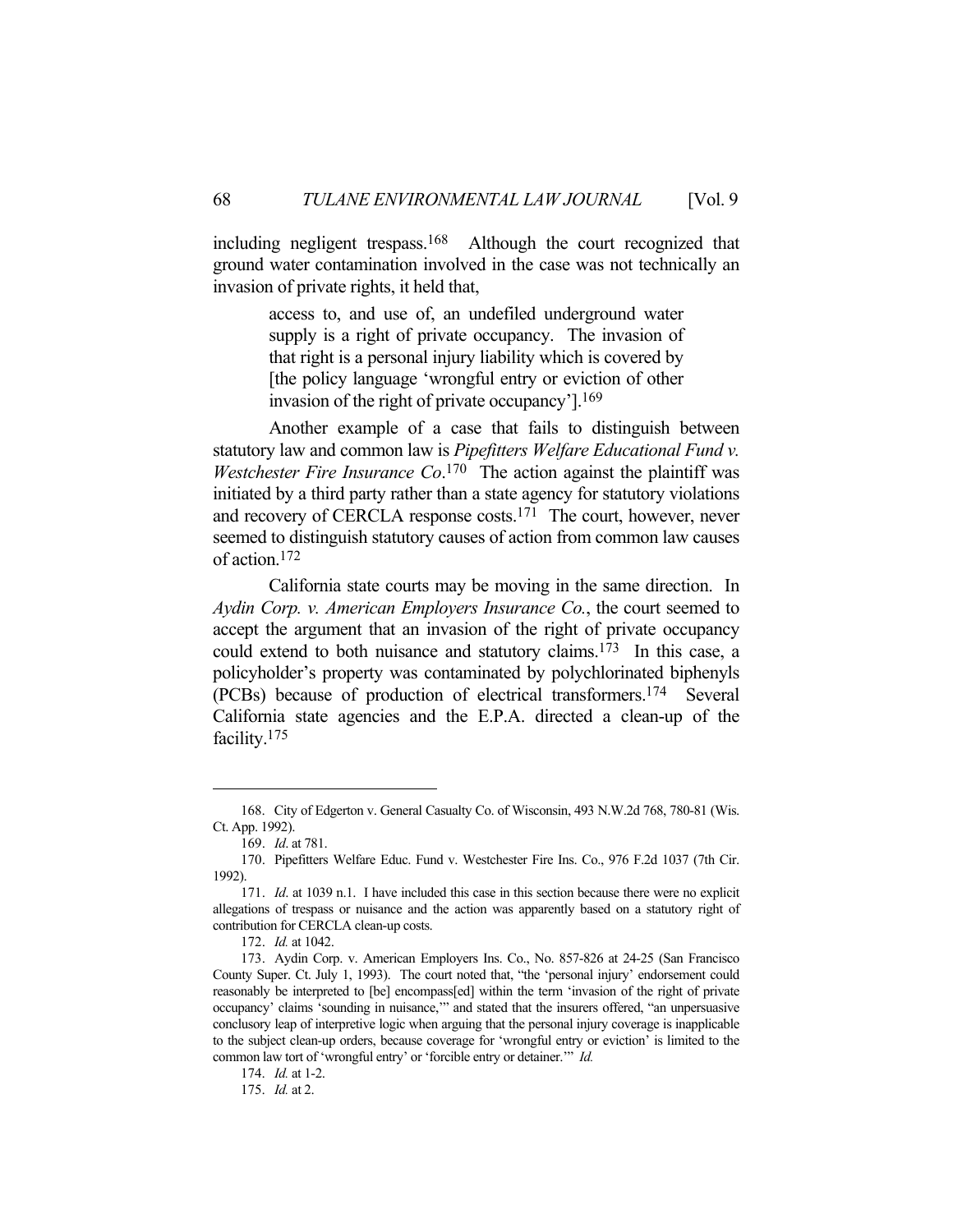## IV. THE APPLICATION OF THE POLLUTION EXCLUSION TO PERSONAL INJURY LIABILITY

 As a preliminary matter, it is crucial to understand that there is a two-step logical process used to read insurance policies. The first step asks whether there is potential or actual coverage. This is done by analyzing the language granting coverage.<sup>176</sup> The second step asks whether any exclusions apply. It is analytically useful to read the policy this way because it forces a complete analysis of the policy. Additionally, most insurance companies argue both steps because if they lose on the first step (i.e., PIL coverage might apply to trespass), they may still win under the second step (i.e., an exclusion might apply). The only exclusion this section focuses on is the pollution exclusion.

 In the basic CGL coverage, there is an exclusion for damage "arising out of the actual, alleged or threatened discharge, dispersal, release or escape of pollutants."177 This exclusion is, by its own terms, an absolute exclusion from coverage for claims involving contamination.178 Although it has been frequently argued that this exclusion should also bar claims for PIL, this exclusion generally does not apply to PIL coverage. By its own terms, it typically applies only to the basic CGL coverage for bodily injury and property damage.

### *A. When the Pollution Exclusion Does Not Apply to PIL Coverage*

 There are two basic reasons for courts not to apply pollution exclusions. First, the policy is structured such that the pollution exclusion is listed either under the basic CGL coverage or directly after this coverage.179 PIL coverage comes later in the policy and contains its own

 <sup>176.</sup> The meaning of "coverage" here is a narrow one. The term refers to whether the basic coverage language applies before any exclusions or conditions are analyzed, not to the result or to the final decision of whether the claim should be paid (i.e., whether there is "personal injury", "bodily injury" or "property damage"). *Id.* 

 <sup>177.</sup> This language is located in the 1985 ISO policy, under Section I, Coverage A, subsection 2.

 <sup>178.</sup> This exclusion applied in 1986 and it is called the absolute pollution exclusion. An earlier version of the exclusion called the qualified pollution exclusion allowed for coverage if the event was accidental; it stated that, "this exclusion does not apply if such discharge, dispersal, release or escape is sudden and accidental." This earlier exclusion was added in the 1973 policy language from the ISO.

 <sup>179.</sup> The 1985 ISO policy, under Section I, Coverage A, subsection 2, includes the abovequoted language. The PIL coverage is located in Section I, Coverage B. It has its own exclusions under its own subsection 2.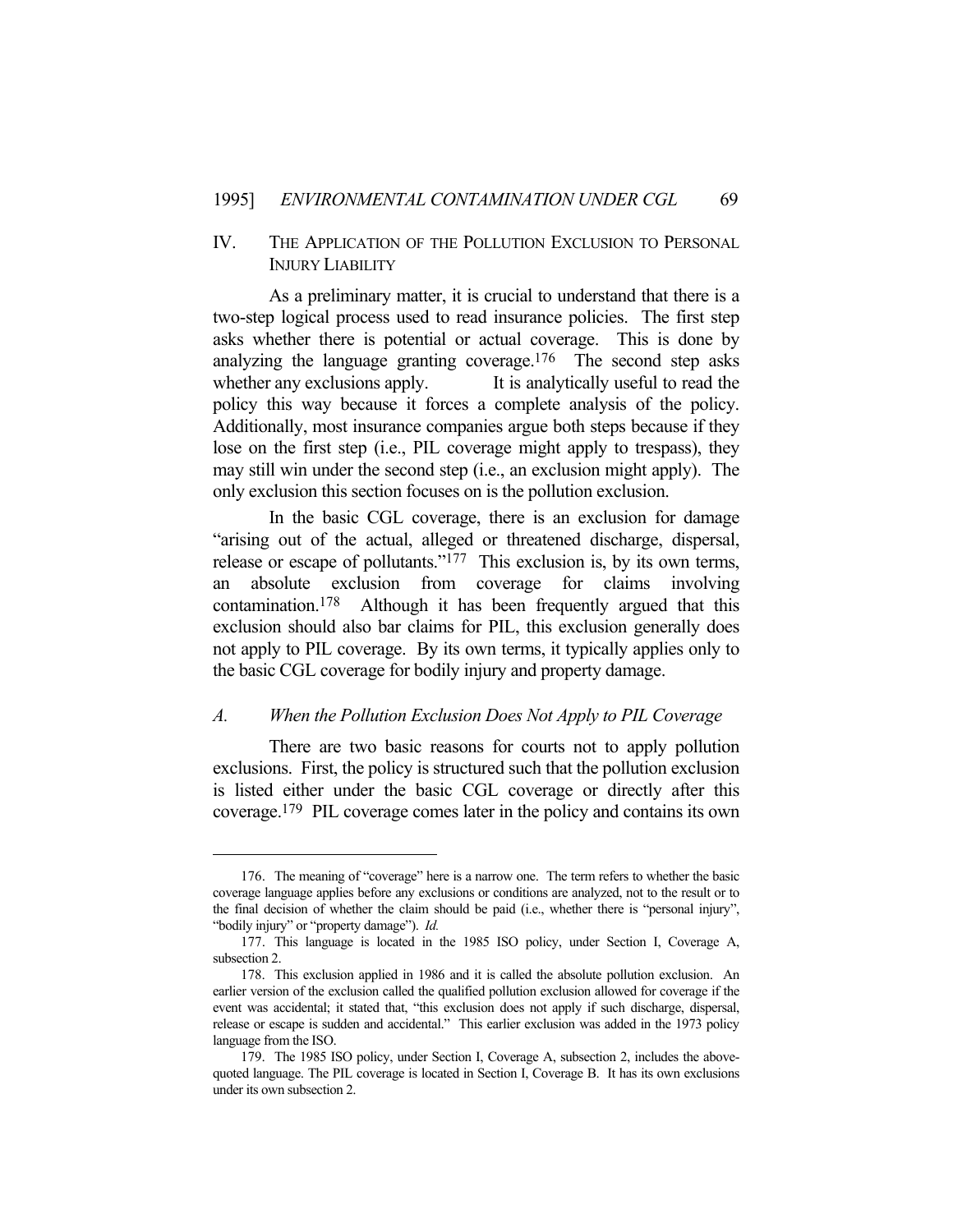exclusions. It typically does not refer to or explicitly adopt exclusions found elsewhere. Some policies even specifically state that no other exclusions apply to PIL other than the ones listed under PIL.<sup>180</sup> Second, the pollution exclusion is limited by its very terms to "bodily injury" and "property damage" and does not mention PIL coverage.<sup>181</sup>

 The court in *Pipefitters* held that the pollution exclusion clause did not limit PIL coverage because it did not specifically include PIL in its language.182 There were two policies at issue in the case: one policy's exclusion stated that it applied to "personal injury" as well as "bodily injury" and "property damage," while the other policy did not list "personal injury" in the exclusion.<sup>183</sup> The court criticized the second insurer, who had argued that the pollution exclusion should apply to PIL:

> [The insurer's] attempts to circumvent the plain language of the pollution exclusion in its policy are disingenuous and misleading—indeed they are nearly sanctionable and as such do not warrant any discussion.184

### *B. Applying the Pollution Exclusion to PIL Coverage*

 Several courts have held that the pollution exclusion does apply to PIL coverage. The main argument for application of the exclusion to PIL stems from the maxim that the policy should be read as whole. Under this maxim, the whole policy should make sense and sections should be internally consistent. The argument assumes that the two coverages under the policy (the basic CGL and PIL coverages) are mutually exclusive and there can not be potential coverage under both; otherwise, PIL coverage could be used to circumvent the pollution

 <sup>180.</sup> *See supra* note 14.

 <sup>181.</sup> The 1985 ISO policy, under Section I, Coverage A, subsection 2, states that there is an exclusion for "'[b]odily injury' or 'property damage' arising out of the actual, alleged or threatened discharge, dispersal, release or escape of pollutants." By its very language, it does not apply to "personal injury."

 <sup>182.</sup> Pipefitters Welfare Educ. Fund v. Westchester Fire Ins. Co., 976 F.2d 1037, 1042 (7th Cir. 1992).

 <sup>183.</sup> *Id.* 

 <sup>184.</sup> *Id.*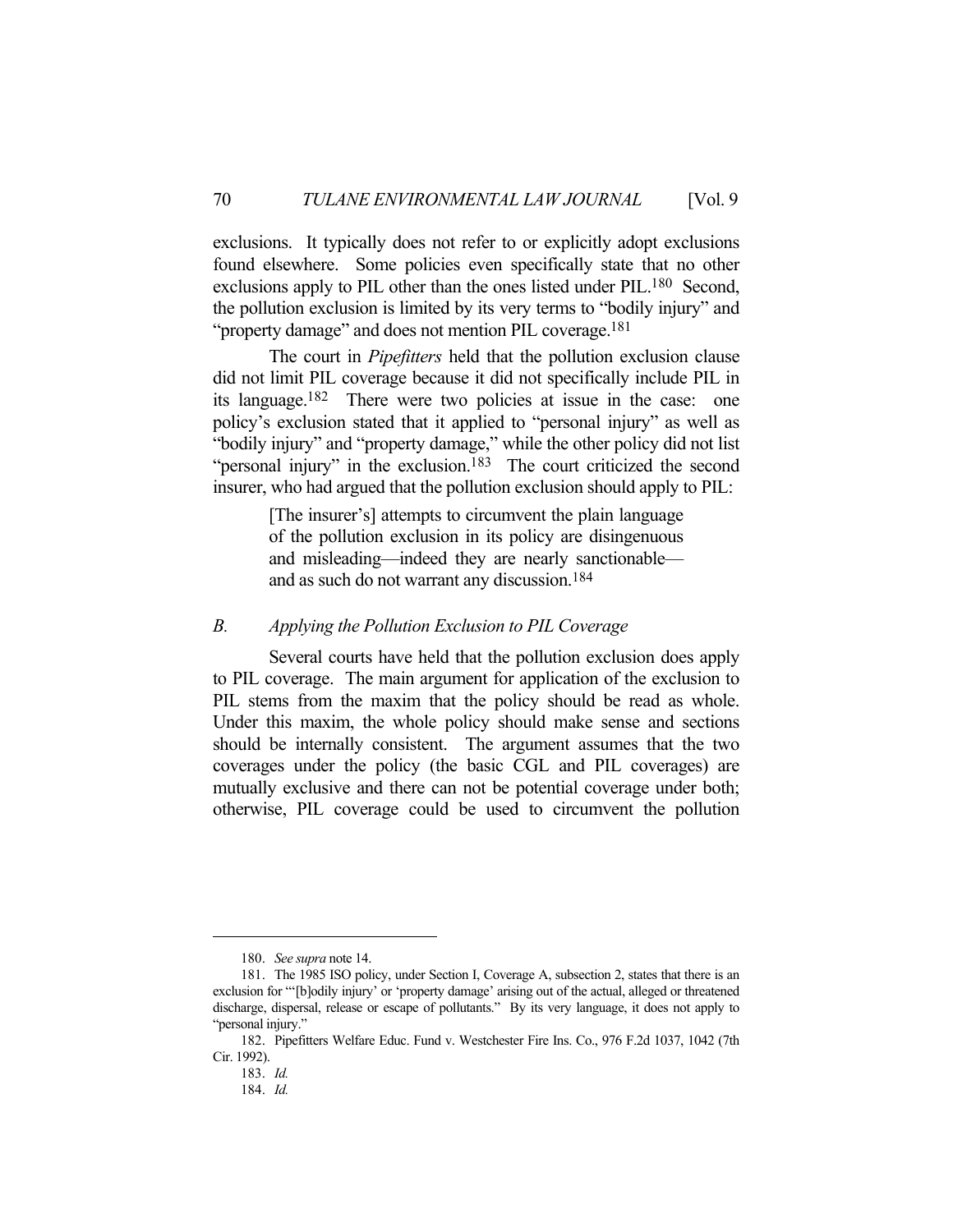exclusion.185 Alternatively, the pollution exclusion may explicitly mention PIL.<sup>186</sup>

 The Fifth Circuit followed this reasoning in *Gregory v. Tennessee Gas Pipeline Co.*, when it agreed with the proposition that allowing coverage under PIL for damage that was excluded under the basic CGL coverage would "render the pollution exclusion meaningless."187 Additionally, the court rationalized its decision by noting that the insured had paid no premium for the risk (because it was excluded under bodily injury/property damage) and that the basic CGL coverage might be "subsumed" under personal injury coverage.188

 The San Francisco County Superior Court agreed, citing *Gregory*, and applied the pollution exclusion to PIL coverage.<sup>189</sup> In *County of Columbia*, the court reasoned that providing coverage under PIL would render the pollution exclusion meaningless.<sup>190</sup> Because the policyholder's liability would have been covered under the rest of the policy were it not for the pollution exclusion, the court was reluctant to allow an end-run around the exclusion.191

 A Pennsylvania superior court also agreed with this reasoning.192 The court denied coverage because pollution exclusions apply to PIL coverage too; otherwise the unambiguous exclusions would be "emasculated."193

 Outcomes depend heavily on the wording of the exclusion or its placement in the policy. For example, in *W.H. Breshears, Inc. v. Federated Mutual Insurance Co.*, although the pollution exclusion was located at the end of the policy, the court applied it to PIL coverage by

 <sup>185.</sup> Coverage for contamination would normally fall squarely under the basic CGL coverage; however, the pollution exclusion typically preempts this coverage.

 <sup>186.</sup> *E.g.*, Pipefitters Welfare Educ. Fund v. Westchester Fire Ins. Co., 976 F.2d 1037, 1042 (7th Cir. 1992).

 <sup>187.</sup> Gregory v. Tennessee Gas Pipeline Co., 948 F.2d 203, 209 (5th Cir. 1991).

 <sup>188.</sup> *Id.*

 <sup>189.</sup> Aydin Corp. v. American Employers Ins. Co., No. 857-826 at 25-26 (San Francisco County Super. Ct. July 1, 1993). The court held that the coverage did not apply because it would render the pollution exclusion inoperative to allow for coverage to "non-sudden, non-accidental, progressive events." *Id.*

 <sup>190.</sup> County of Columbia v. Continental Ins. Co., 189 A.D.2d 391, 395-396 (N.Y. App. Div. 1993).

 <sup>191.</sup> *Id.* at 395.

 <sup>192.</sup> O'Brien Energy Systems, Inc. v. American Employers' Ins. Co., 629 A.2d 957 (Pa. Super. Ct. 1993).

 <sup>193.</sup> *Id.* at 964.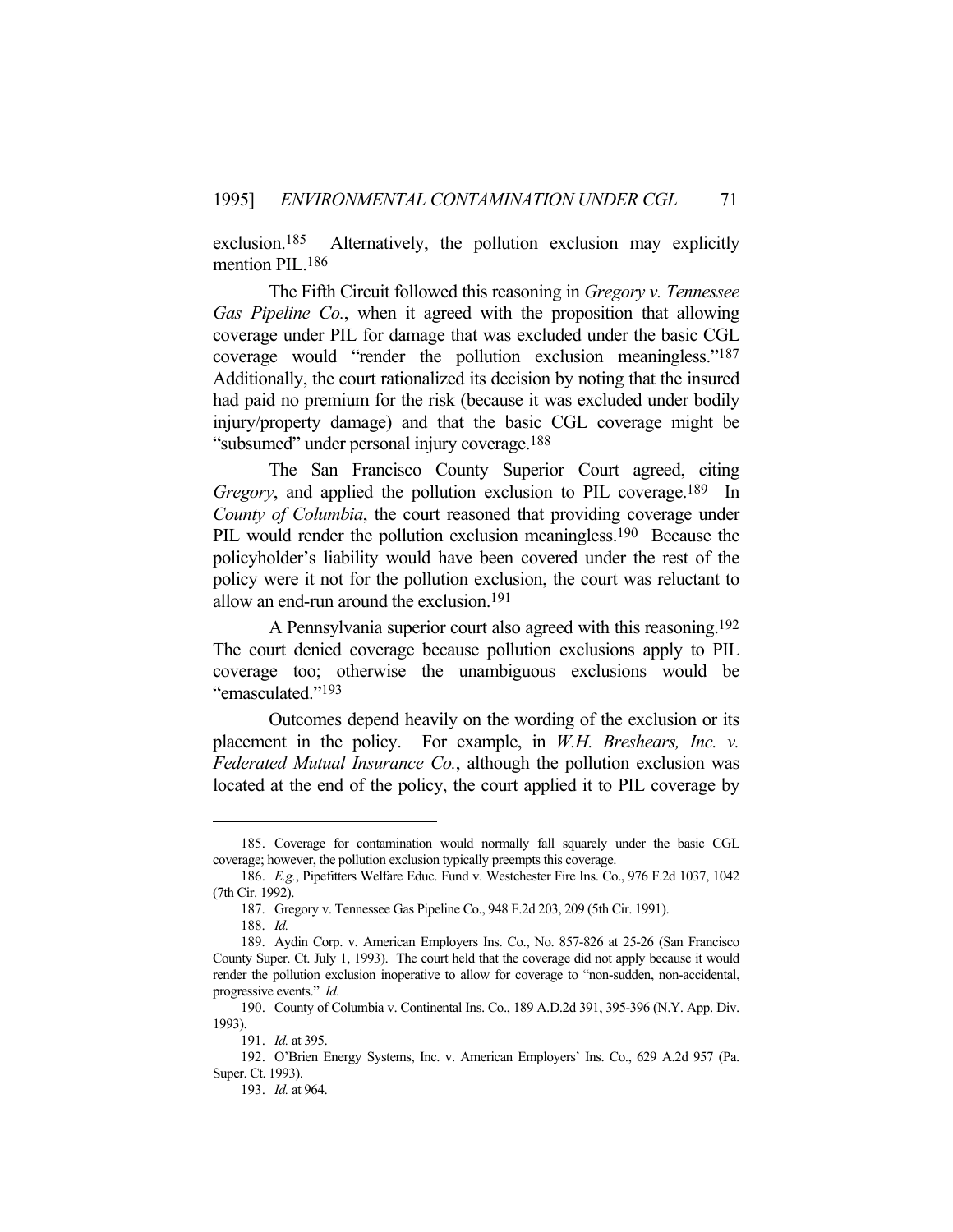reading the policy as a whole.<sup>194</sup> Obviously, this means that there was a better argument for applying the exclusion to the whole policy, including PIL coverage.

 In *American Universal Insurance Co. v. Whitewood Custom Treaters, Inc.*, the court held that the pollution exclusion applied to PIL coverage because the pollution exclusion was part of the basic policy and the PIL coverage was part of an endorsement to the policy.195 The court wrote that "all exclusions set forth in the basic policy ... [including the pollution exclusion] are carried forward and must be construed as a part of the general liability insurance endorsement [i.e., the PIL endorsement] unless otherwise removed by the plain terms of the endorsement."<sup>196</sup>

 Outcomes are relatively simple if the pollution exclusion mentions PIL, or if PIL adopts other exclusions: the exclusion applies to PIL. It is also a relatively simple case if the exclusion is an endorsement tacked on to the end of the policy: the exclusion probably applies to PIL. However, when the pollution exclusion is located in its typical position in the policy and does not explicitly mention PIL, the results vary from jurisdiction to jurisdiction. Neither result has a superior argument to back it up. Reading the plain language of the pollution exclusion has just as much logical appeal as reading the policy as one internally consistent whole. This is still an open question.

### V. CONCLUSION

 Personal Injury Liability coverage is available to those policyholders who are sued by private landowners because of ground

*Id.*

 <sup>194.</sup> W.H. Breshears, Inc. v. Federated Mut. Ins. Co., 832 F. Supp. 288, 291 (E.D. Cal. 1993).

Even if the "[p]ersonal [i]njury" coverages in the [federated] policies were to apply to the events . . . coverage would be excluded by virtue of the policies' "pollution" exclusions. . . . To find coverage for the events . . . under the "Personal Injury" coverages of the [federated] policies without applying the "pollution" exclusions of said policies to said coverages would be an anomalous result.

 <sup>195.</sup> American Universal Ins. Co. v. Whitewood Custom Treaters, Inc., 707 F. Supp. 1140, 1143 (D.S.D. 1989). The Minnesota Mutual policy for automotive liability contained language that was very close to a basic CGL policy; it also contained a qualified pollution exclusion as part of the basic coverage. *Id.* The PIL coverage was located in an additional endorsement to the policy in a "broad form comprehensive general liability endorsement." *Id.*